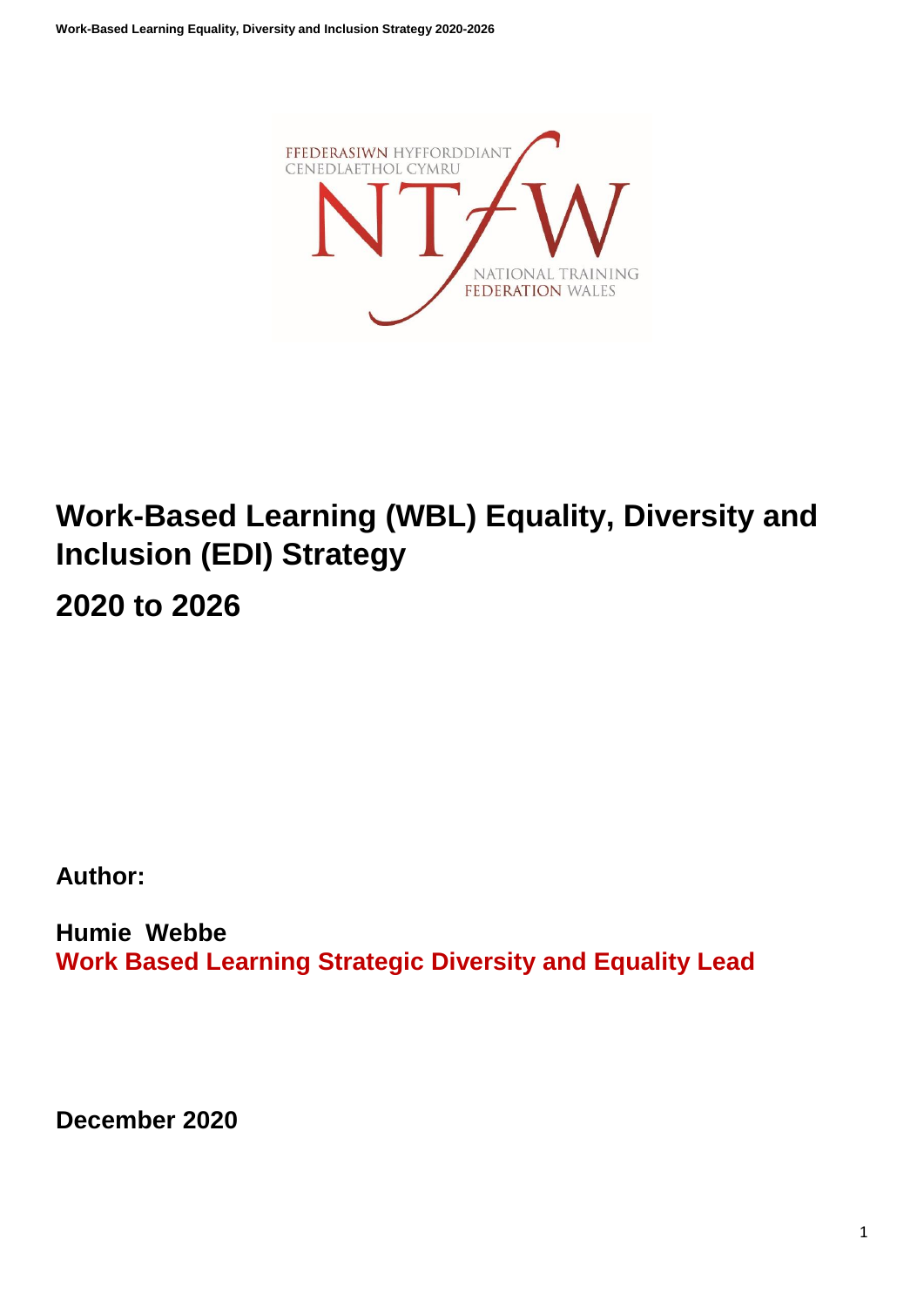## **Contents**

| Appendix A – Work-based Learning Equality, Diversity and Inclusion Strategy |  |
|-----------------------------------------------------------------------------|--|
|                                                                             |  |
|                                                                             |  |
|                                                                             |  |
|                                                                             |  |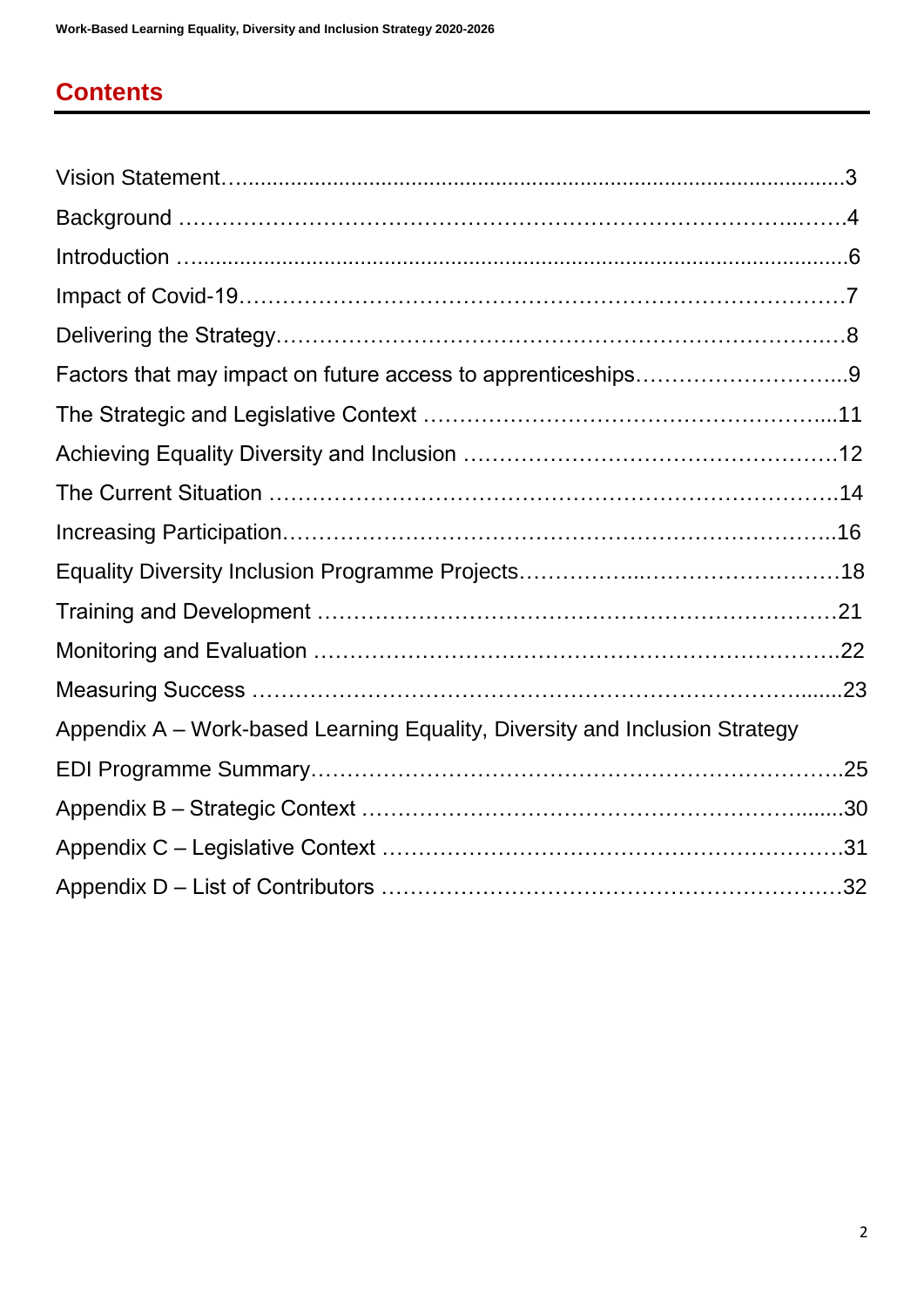## **Vision Statement**

The Welsh Government's **contracted apprenticeship providers** aim to achieve an **inclusive apprenticeships programme** where current under-represented groups have equal opportunities to benefit by:

- Having flexibility ensuring that all individuals with a potential barrier can **access, participate and achieve** an apprenticeship.
- Apprenticeships becoming **a valued choice for all** as an ultimate goal and not merely an option for those deemed 'unsuitable' for academic routes.
- Creating a learning environment where everyone has the chance to go as far as their talent and hard work will allow; regardless of background, to make sure that apprenticeships are perceived to be for all; and remove **barriers to participation for all.**
- Ensuring that inclusivity drives apprenticeship providers' actions where all staff can ensure **a person-centred learning experience** and utilise this approach to support all apprentices.
- Enabling apprentices to see **what support work-based learning offers**, with continued input and feedback of the wider learning community.
- **Consulting with the community better and hearing from diverse apprentices** to assist with the review and development of practical support that **translates to sustainable and equitable outcomes for all.**
- Continuing to **create ways of increasing the diversity of apprenticeships,** and ensure our vision for inclusivity has wider endorsement from all apprenticeship stakeholders.
- **Building employer awareness** that disabilities, ethnicity or gender should not be a barrier in the workplace.
- Following the **'social model of disability'** and **look at what people can do**, not what they can't do – identify potential barriers and remove them accordingly.

This is an attainable vision **where employers and apprenticeship providers work together** to make apprenticeships **accessible, fair and inclusive**.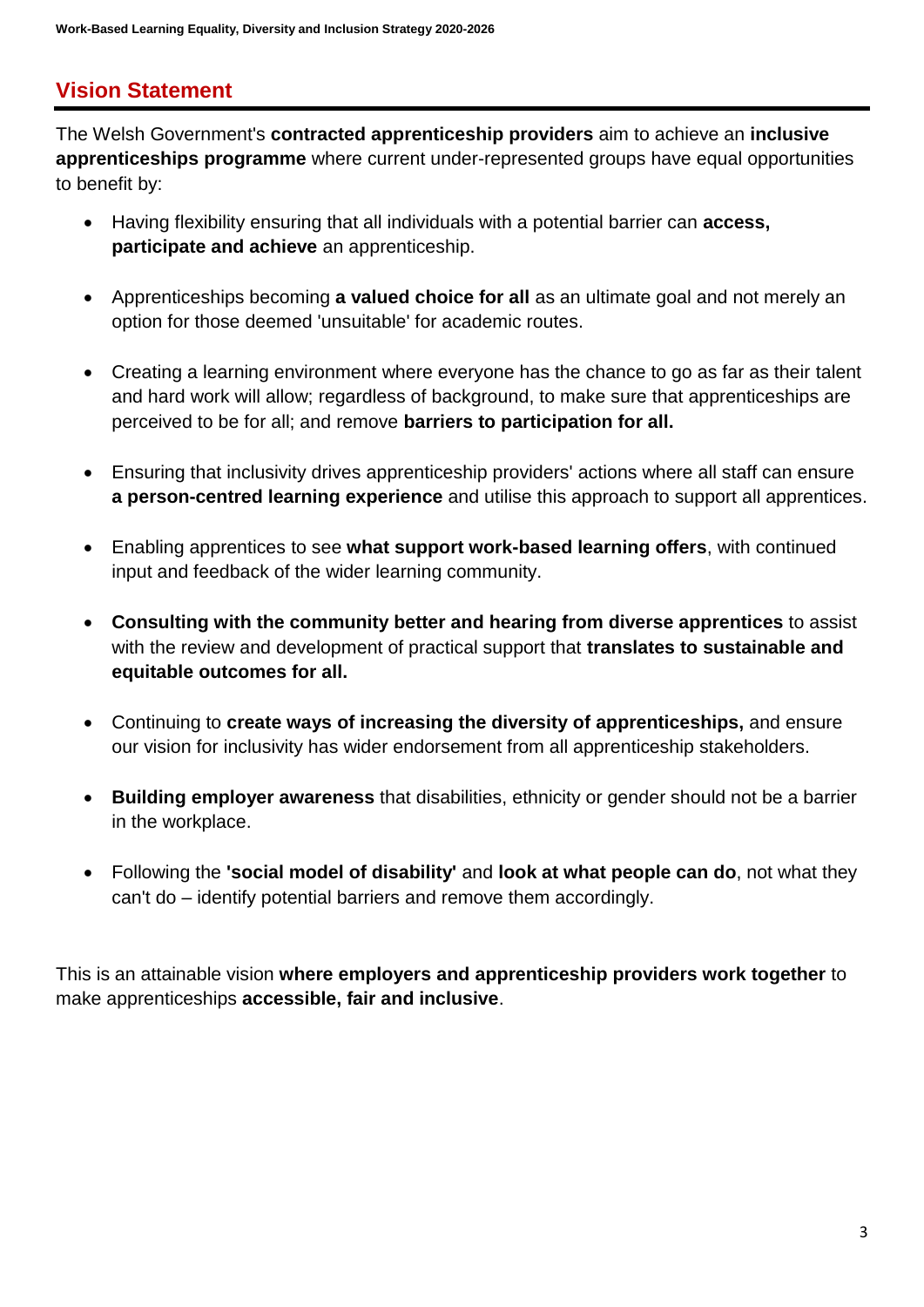## **Background**

**.** 

Estyn's 2014 **Barriers to Apprenticeship**<sup>1</sup> report highlighted the challenges experienced by the Work-based Learning (WBL) sector in attracting **Black, Asian and minority ethnic<sup>2</sup>** and **disabled people** to apprenticeships, and in **addressing gender stereotyping issues** within specific industries. The report produced five recommendations for **work-based learning,** stating that **apprenticeship providers** should:

- Work more closely with schools, employers, community leaders and organisations representing Black, Asian and minority ethnic and disabled learners to improve awareness of apprenticeships.
- Work more effectively with local education providers and other agencies to make sure that valuable experience and resources are shared to support apprentices from Black, Asian and minority ethnic communities;
- Work with community leaders to identify community co-ordinators who will coordinate action to raise awareness of apprenticeships in the Black, Asian and minority ethnic communities;
- Make use of role models to promote apprenticeships in the community; and
- Work with the Welsh Government and awarding bodies to develop more awareness of the support available for delivering some elements of a qualification for disabled learners

In 2016, the **National Training Federation for Wales (NTfW)** secured funding from the Welsh Government. It established the **WBL Equality and Diversity Champion (EDC)** role to support apprenticeship providers to address the Estyn report recommendations.

NTfW's **initial internal review** of their equality and diversity practice revealed that Apprenticeship Providers (APs):

- Lacked the confidence to apply their knowledge of equality and diversity
- Required more in-depth knowledge of the social and cultural issues to understand the impact on disabled people and individuals from Black, Asian and minority ethnic communities to take up apprenticeships
- Required deeper understanding of how to apply reasonable adjustments to remove barriers for existing and future apprentices with additional support needs

<sup>1</sup> [www.estyn.gov.wales/files/documents/Barriers%20to%20apprenticeship%20-%20November%202014.pdf](http://www.estyn.gov.wales/files/documents/Barriers%20to%20apprenticeship%20-%20November%202014.pdf)

<sup>&</sup>lt;sup>2</sup> Preferred terminology agreed by the Race Equality Action Plan Steering Group, on the recommendation of the Welsh Government Specialist Policy Adviser on Equalities, Uzo Iwobi in December 2020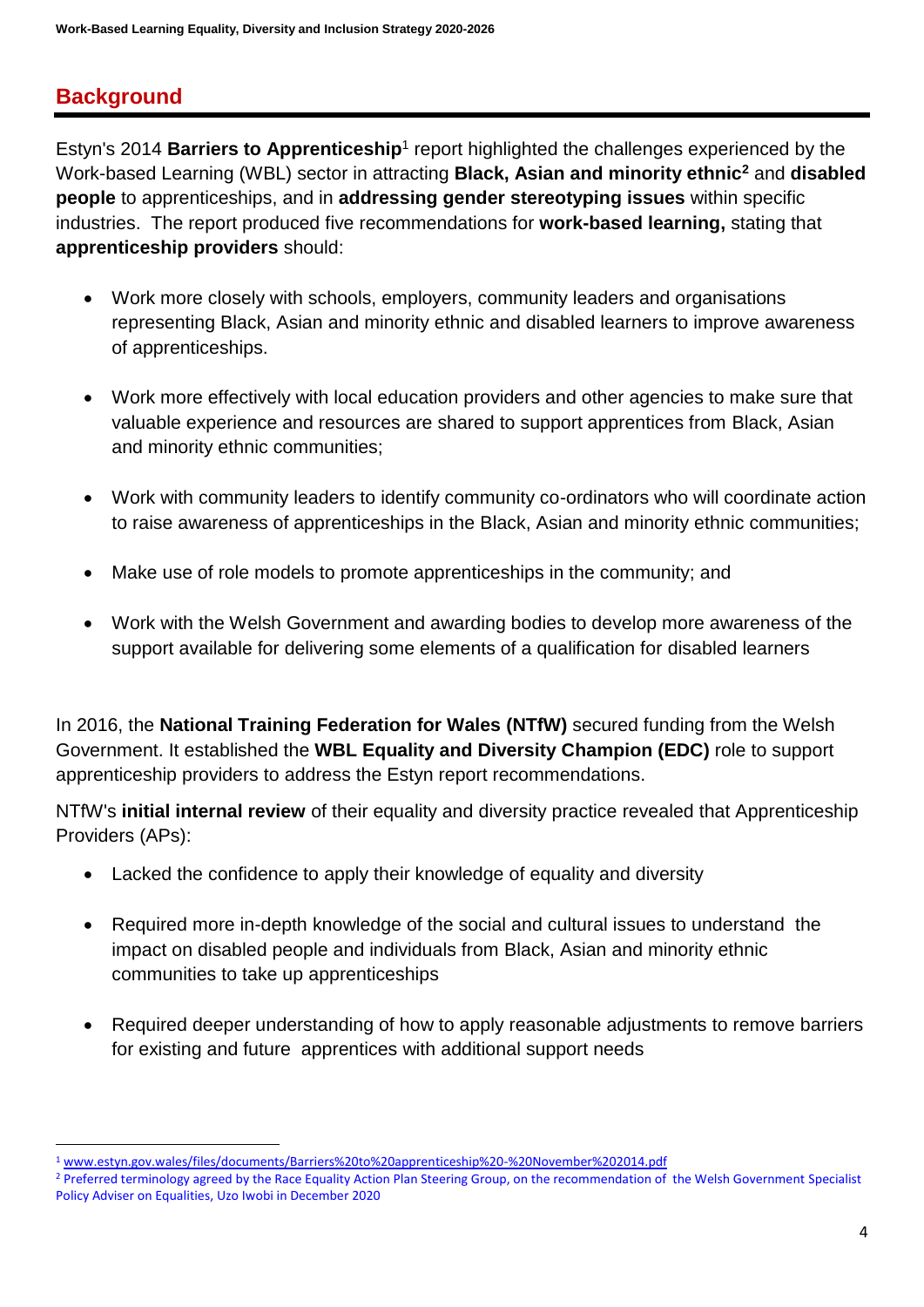NTfW established the **Equality and Diversity Champion Programme (EDCP)** in 2016 to

- Deliver **specific equality and diversity training** to contracted and sub-contracted apprenticeship providers
- Serve as a vehicle for apprenticeship providers to **share equality and diversity good practice**
- **Identify practical solutions** to reduce the barriers to apprenticeships

#### **The EDCP included -**

- Bi-monthly Equality and Diversity Champion Group meetings
- WBL Equality and Diversity Training
- WBL Equality and Diversity Tool-kit
- Awareness Raising Workshops in Autism Spectrum Disorders, Disability, Dyslexia, Gender Lensing, Gypsy Roma Travellers, Hearing Loss and Impairments, Mental Health, Race Discrimination, Sight Loss and Impairments, Spina Bifida and Hydrocephalus
- Apprenticeship Engagement Events
- Community Engagement Activities around events such as Black History Month, Disability Awareness Month, Mental Health Awareness Week, International Women's Day, Gypsy Roma Traveller History Month

The annual equality and diversity reviews<sup>3</sup> revealed that most values were placed on the EDC meetings, the work-based learning specific equality and diversity training and resulting toolkit as effective channels for sharing good practice and developing equality and diversity knowledge.

The EDC role was extended in 2018 to align to the lifecycle of the Welsh Government's **Apprenticeships Skills Policy Plan** <sup>4</sup> to become the **Strategic Equality and Diversity Lead (SEDL)** with an enhanced focus in driving up the sector's commitment to increasing the participation of individuals from protected groups on to an apprenticeship.

<sup>&</sup>lt;sup>3</sup> WBL providers undergo an annual review of their equality and diversity actions where details of their participation is recorded

<sup>4</sup> <https://gov.wales/apprenticeships-skills-policy-plan>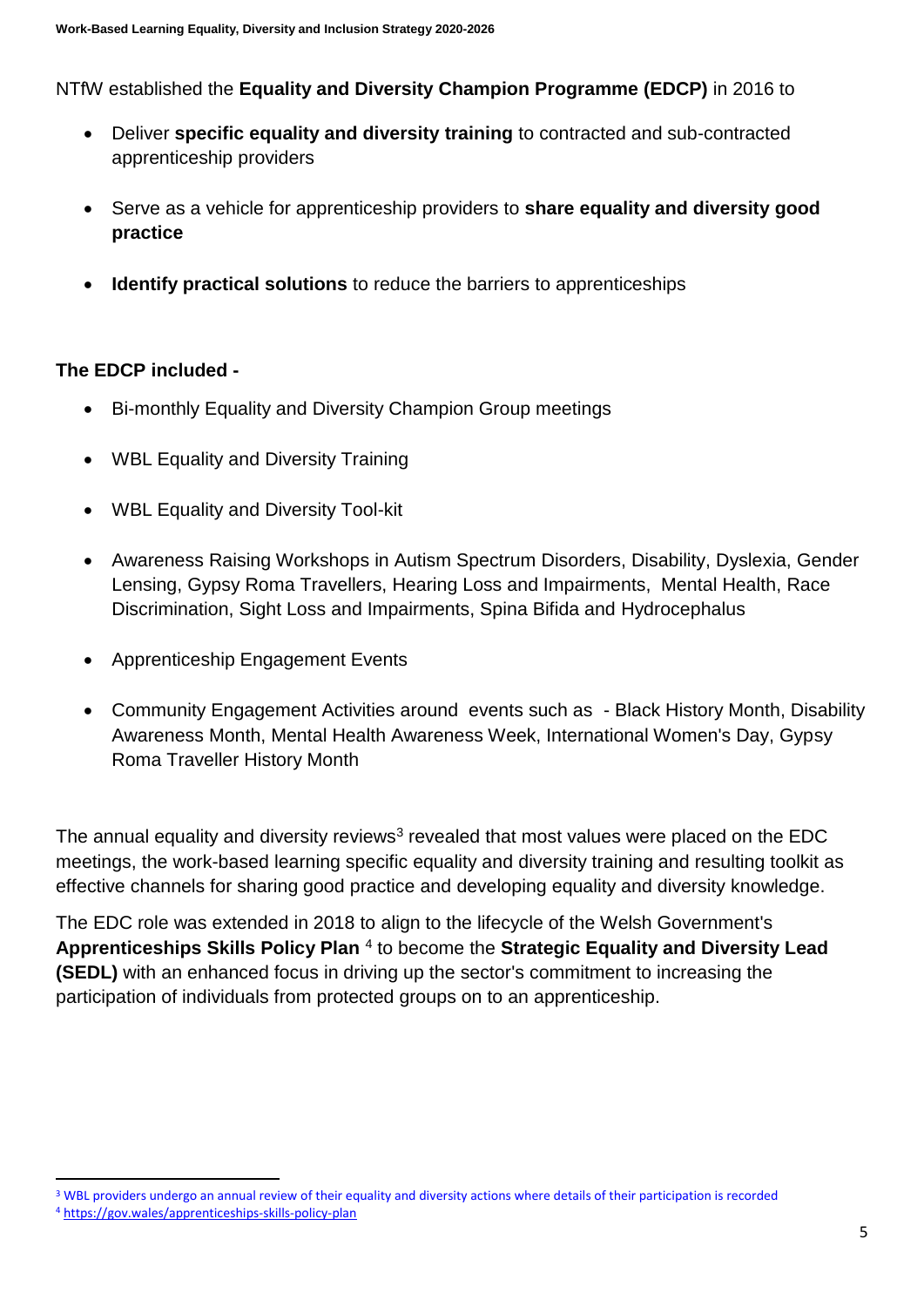#### **Introduction**

This Equality, Diversity and Inclusion (EDI) strategy is for the Welsh Government's **contracted** and **subcontracted apprenticeships providers,** referred to as the **Apprenticeship Providers (APs)** in this document.

It is recognised within work-based learning that traineeships are considered an essential first step on a vocational route for young people who have barriers to employment and creates a potential pathway to apprenticeships. This strategy, however, relates to the **apprenticeships programme only.** 

The APs **own** this strategy, yet critical to its success will be continued engagement and dialogue with the Welsh Government and external stakeholders that provide a gateway to diverse groups and individuals who want to take up apprenticeships.

Embedding equality, diversity and inclusion across apprenticeships provision will require a robust but flexible programme that takes account of regional challenges and **that equips APs** to respond to the needs and aspirations of apprentices in Wales, in a post-Covid and post-Brexit world.

This strategy received input from external stakeholders who as part of the former EDCP supported equality leads with their understanding of how to address disability, race and gender-related matters and the impact that discriminatory practice has on underrepresented groups to participate in apprenticeships. It builds on the collective efforts of the APs during the period 2016 to 2020 to address these challenges and create a more inclusive work-based learning environment.

#### **Methodology**

The strategy themes, priorities and approach emanated from discussions with the:

- Work-Based Learning Equality and Diversity Champion Group
- Welsh Government Apprenticeship Unit
- Welsh Government Education and Lifelong Learning Statistics Team
- Equality and Human Rights Commission (EHRC)
- External stakeholders from third and public sector organisations

The main consultation period took place from March 2020 to September 2020 during the height of the Covid-19 pandemic through the online platforms of Microsoft Teams, Zoom, telephone meetings and email communications. The NTfW's SEDL coordinated APs' input and collated the written and oral responses to produce the final document.

The list of contributors is in Appendix D.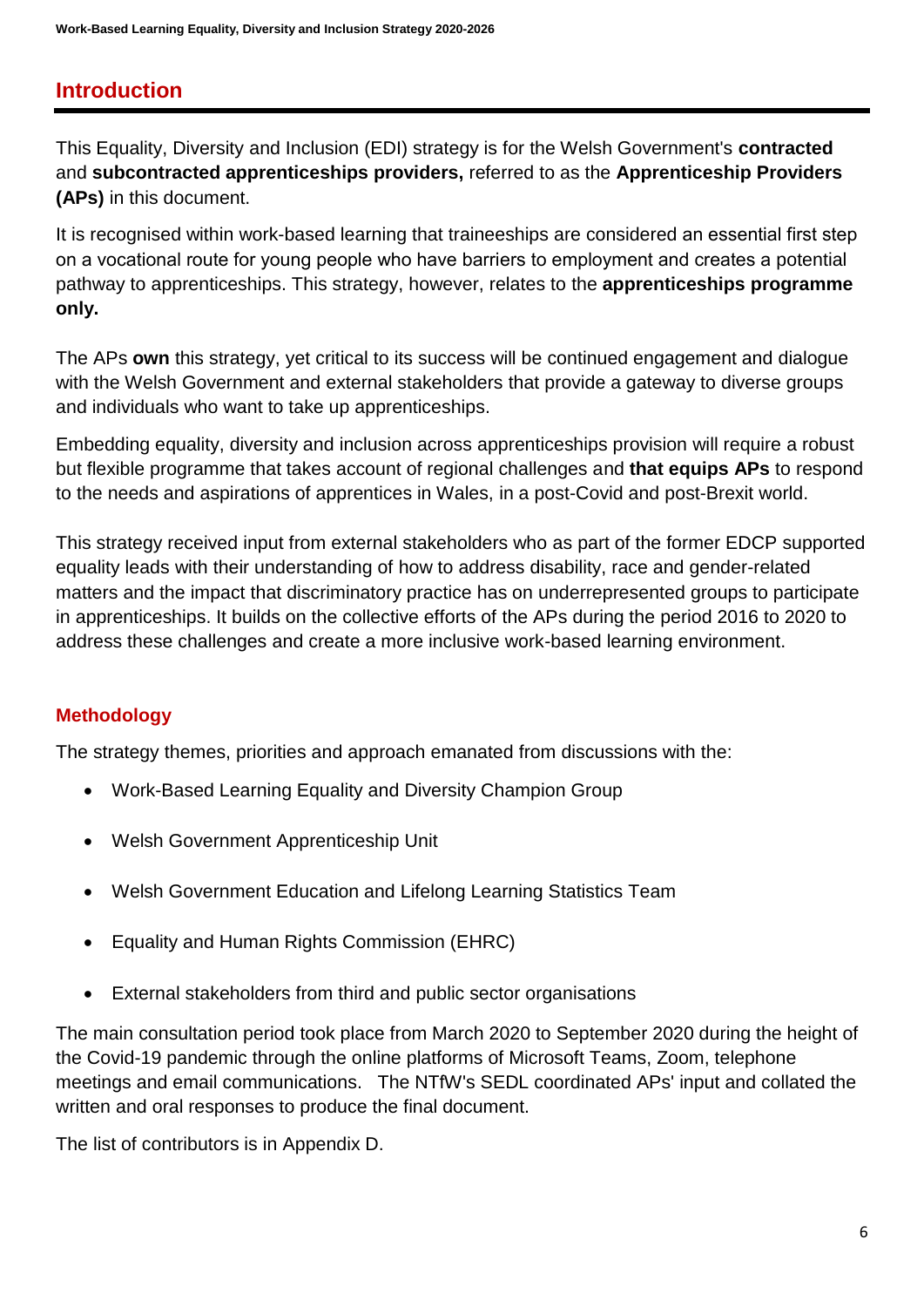## **Impact of Covid-19**

Covid-19 has proved devastating to work-based learning, with many apprenticeship businesses closed or significant numbers of learners affected by **furloughed industries.<sup>5</sup>** Covid-19 related research such as the **Black, Asian and minority ethnic Covid-19 Socio-Economic Sub-group report** <sup>6</sup> has indicated that the following groups will be disproportionately affected by the pandemic:

- Disabled people
- Individuals from Black, Asian and minority ethnic backgrounds
- Individuals from disadvantaged communities and backgrounds
- Women
- Young people

Welsh Government's response to the report<sup>7</sup> refers to this EDI strategy and the efforts deployed **to increase access to apprenticeships** of individuals from Black, Asian and minority ethnic backgrounds.

While Covid-19 related research predicts poor employment outcomes for the groups mentioned above, **priorities identified in this strategy remain** to:

- Increase the participation of individuals from Black, Asian and minority ethnic backgrounds
- Increase the participation of disabled people
- Develop greater gender balance across the apprenticeships programme to address male and female underrepresentation in certain sectors.

<sup>5</sup> <https://www.bbc.co.uk/news/uk-wales-52940335>

<sup>6</sup> <https://gov.wales/black-asian-and-minority-ethnic-bame-covid-19-socioeconomic-subgroup-report>

<sup>7</sup> <https://gov.wales/covid-19-bame-socio-economic-subgroup-report-welsh-government-response-html#section-50761>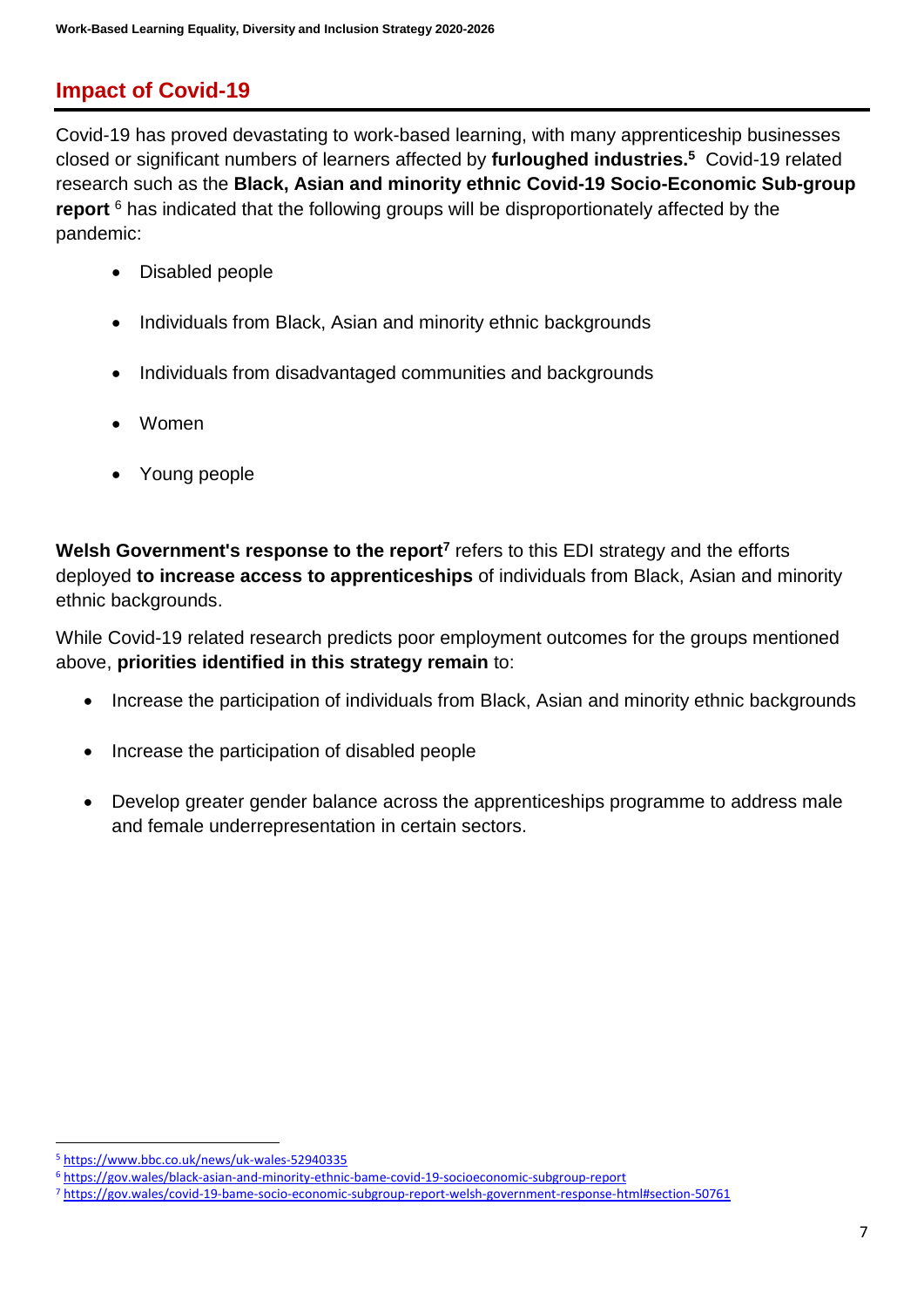## **Delivering the EDI Strategy**

The former Equality and Diversity Champion (EDC) programme centred on supporting APs to address Estyn's 2014 <sup>8</sup>report recommendations to increase the diversity and access to apprenticeships. While AP's participation was not mandatory, the programme successfully created a more knowledgeable hub of equality and diversity leads.

A five-year **Equality Diversity and Inclusion Programme (EDIP) accompanies this strategy** which sets out the actions and methods needed to achieve the EDI outcomes. This is a working document, drawn from work-based learning practitioners' overall experiences and challenges faced to increase participation of the priority underrepresented groups into apprenticeships.

Implementing the strategy requires a structured and coordinated approach to realising the vision of an equitable, diverse and inclusive apprenticeship offer. To reflect the renewed strategic direction, from March 2021, the EDC group will become the **Equality, Diversity and Inclusion Group (EDIG) who will meet quarterly.** Every third meeting will monitor and evaluate regional EDI performance ensuring the EDIP remains relevant, achievable**, or assessing whether interventions are required to meet** any specified targets.

#### **The EDI Strategy Aims:**

The strategy aims to:

- **Provide** a framework for Apprenticeship Providers to develop policies and strategies that increases the participation of the priority underrepresented groups
- **Develop** equality and diversity practice of Apprenticeship Providers to effectively respond to the diverse needs of current and future apprentices
- **Monitor** progress towards achieving equality and diversity outcomes for apprenticeships
- **Assess** the impact of the EDIP on increasing participation of apprentices from disabled people, individuals from Black, Asian and minority ethnic backgrounds

#### **The EDI Strategy Outcomes:**

1

- The Apprenticeships Programme reflects the diversity of Wales
- Apprenticeship Providers are skilled and equipped to support the needs of diverse learners
- Monitoring and evaluation systems reflect the key milestones of an apprentice journey
- Apprenticeships Programme remove all barriers for apprentices

<sup>88</sup> [www.estyn.gov.wales/files/documents/Barriers%20to%20apprenticeship%20-%20November%202014.pdf](http://www.estyn.gov.wales/files/documents/Barriers%20to%20apprenticeship%20-%20November%202014.pdf)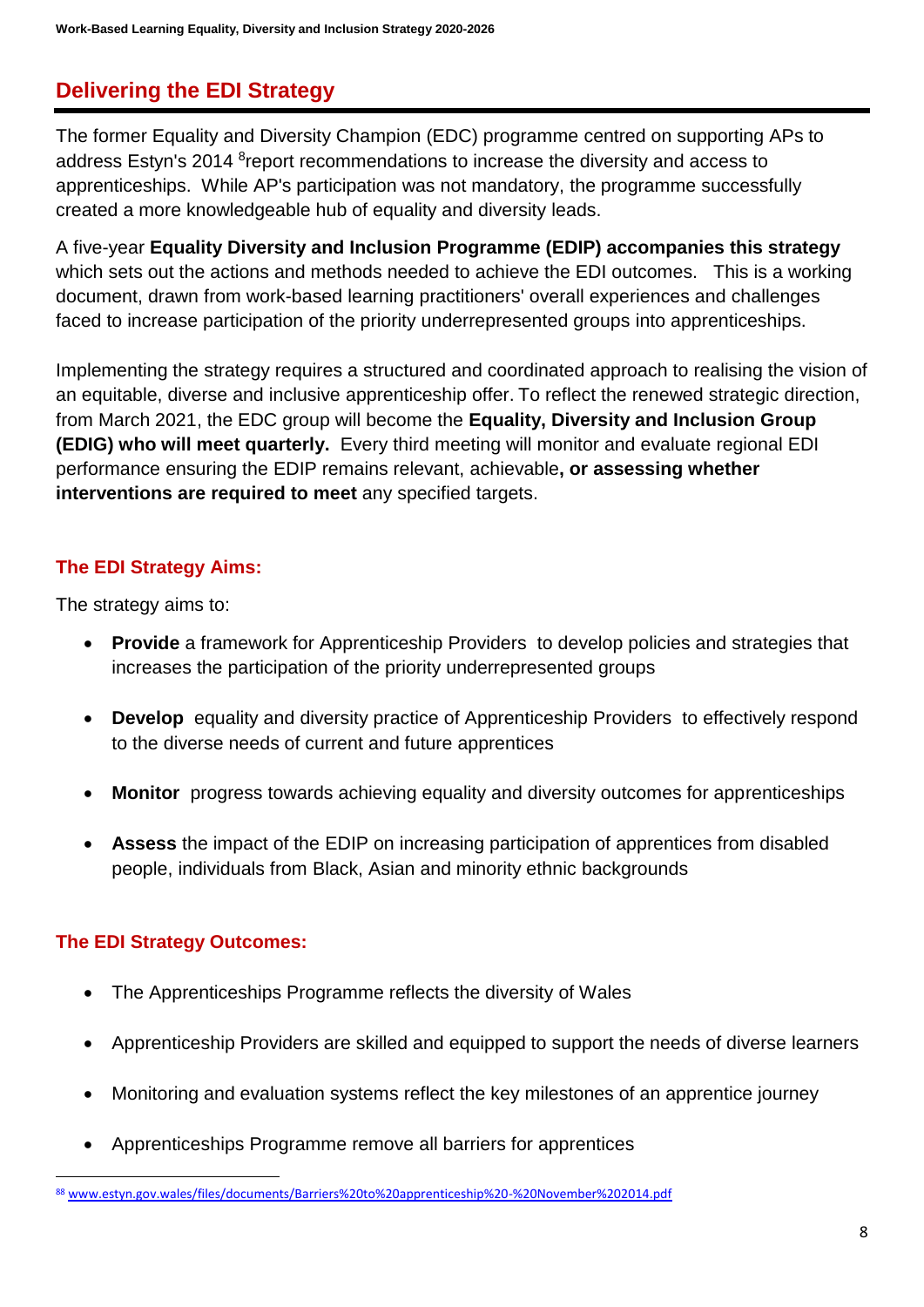#### **Responsibility for the EDI Strategy and EDIP**

NTfW's Strategic Equality and Diversity Lead (SEDL) will produce the EDIP in conjunction with the APs and will be responsible for

- Driving and coordinating input
- Communicating progress on the EDI strategy outcomes to APs, the Welsh Government, and external stakeholders
- Reporting on the impact of the programme

**NTfW and the Apprenticeship Providers** will have responsibility for implementing this strategy and ensuring that the actions set out in this document are carried out. Additionally, quarterly meetings will take place with the Welsh Government in line with the SEDL quarterly claims to highlight and address potential risks to achieving the project outcomes.

The **Apprenticeship Providers' Strategic Managers and Equality Leads** are responsible for ensuring that this strategy is implemented and maintained within their work-based learning consortiums and equality teams. The quarterly **EDIG** meetings will record progress and ensure that all relative staff is fully informed about their responsibilities and any training and support they will receive in carrying out activities under this strategy.

The Apprenticeship Providers have a responsibility to ensure their actions comply with this strategy's requirements, namely to operate within the equality, diversity and inclusion context described in this document.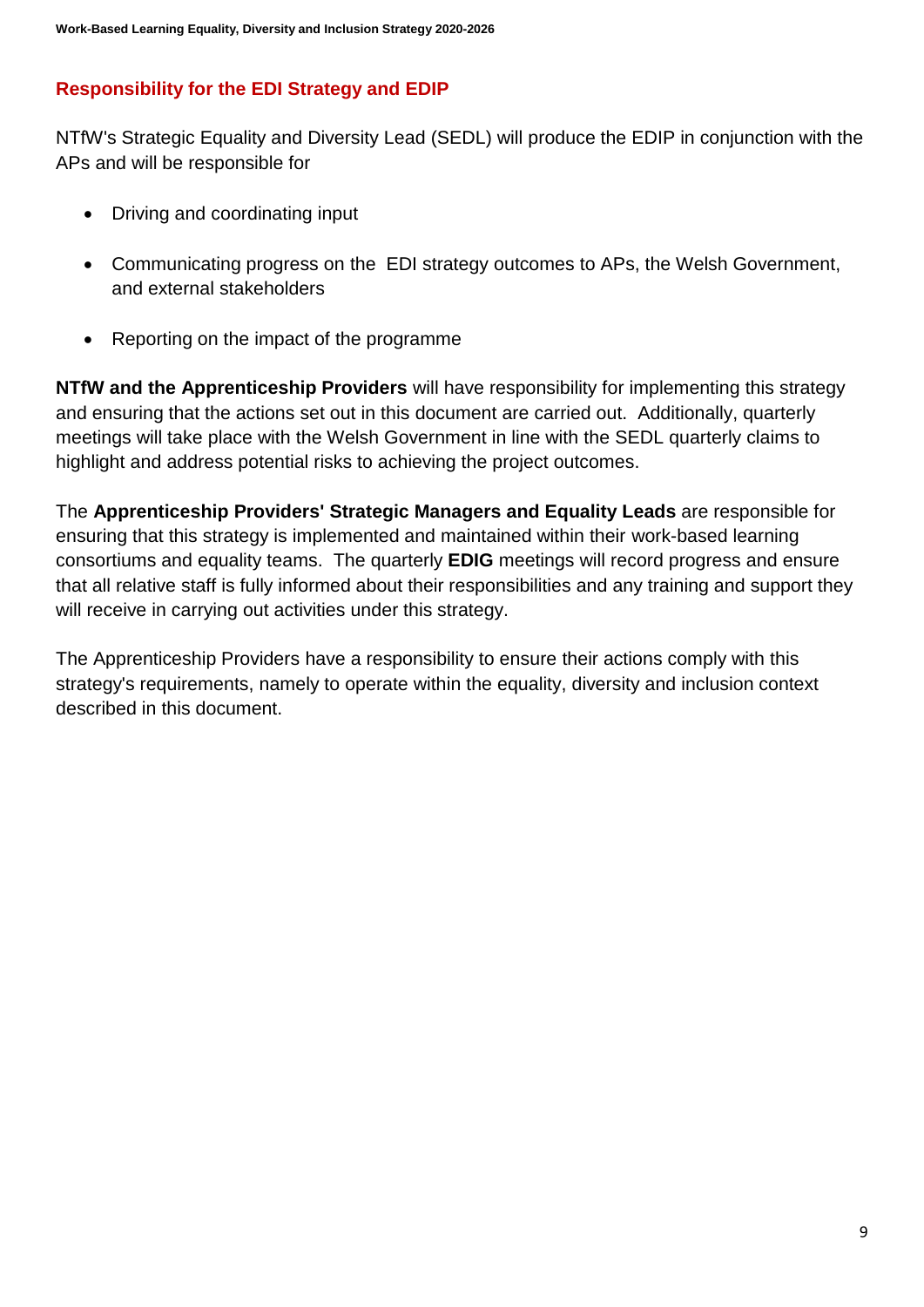### **Factors that may impact future access to apprenticeships**

Economic projections are that apprenticeships will play a vital role in the **Welsh Government's Covid-19 economic recovery plan**<sup>9</sup> . The **Regional Investment Framework for Wales (RIfW) Consultation Report by the Organisation for Economic Co-operation and Development <sup>10</sup> (OECD)** foresees challenges for regional investment models to address the economic disparities across Wales.RIfW programmes will be designed around the future-focussed **Wellbeing of Future Generations (Wales) 2015** <sup>11</sup> where the wellbeing goals of achieving a **More Equal Wales** and a **Prosperous Wales** places apprentices at the centre of the learning and skills future landscape in Wales.

**Welsh Apprenticeship Frameworks** <sup>12</sup> move toward a career-focused model will bring new challenges for individuals with additional learning needs who want to access apprenticeships post-2021. The **Apprenticeship Issuing Authority for Wales Guidance**<sup>13</sup> for learning providers and apprenticeship key stakeholders outlines the new process to strengthen commissioning to ensure the apprenticeship frameworks are more accessible and informative to all relevant stakeholders.

The **essential skills element** required to complete a **Welsh Apprenticeship Framework** presents a barrier to some learners. Measures taken to address this challenge include modifications to the **Specifications of Apprenticeship Standards for Wales (SASW)**<sup>14</sup> **Framework** in 2016 which allowed for 'proxy' qualifications as recognised alternate to essential skills. In 2020 the Welsh Government introduced revisions to the apprenticeships eligibility criteria. Exceptions to the English and Maths minimum requirements are permitted for disabled individuals undertaking foundation apprenticeships and apprenticeships. How these measures impact on supporting disabled apprentices to complete their frameworks will be recorded and evaluated as a valuable determinant of developing an inclusive apprenticeship model.

In 2022, learners (aged 16 to 25) with additional needs will move to the new **Additional Learning Needs (ALN)** <sup>15</sup> system where an Individual Development Plan (IDP) will replace the Statement of Needs. The ALN Bill's provisions do not extend to work-based learning. APs will need to identify and apply additional learning support for apprentices at the point of access and need.

The **Curriculum for Wales 2022** <sup>16</sup> promises a flexible learning programme where schools are required to promote apprenticeships and provide more career focussed activities.

1

<sup>9</sup> <https://gov.wales/driving-skills-and-employability-vital-wales-economic-recovery>

<sup>10</sup> [https://www.oecd.org/unitedkingdom/the-future-of-regional-development-and-public-investment-in-wales-united-kingdom-e6f5201d](https://www.oecd.org/unitedkingdom/the-future-of-regional-development-and-public-investment-in-wales-united-kingdom-e6f5201d-en.htm)[en.htm](https://www.oecd.org/unitedkingdom/the-future-of-regional-development-and-public-investment-in-wales-united-kingdom-e6f5201d-en.htm)

<sup>11</sup> <https://www.futuregenerations.wales/about-us/future-generations-act/>

<sup>12</sup> <https://gov.wales/structure-welsh-apprenticeship-frameworks>

<sup>13</sup> <https://gov.wales/sites/default/files/publications/2020-05/apprenticeship-issuing-authority-for-wales.pdf>

<sup>14</sup> https://gov.wales/sites/default/files/publications/2018-03/the-specification-of-apprenticeship-standards-for-wales-sasw.pdf

<sup>15</sup> <https://gov.wales/additional-learning-needs-and-education-tribunal-wales-act>

<sup>16</sup> <https://gov.wales/curriculum-for-wales>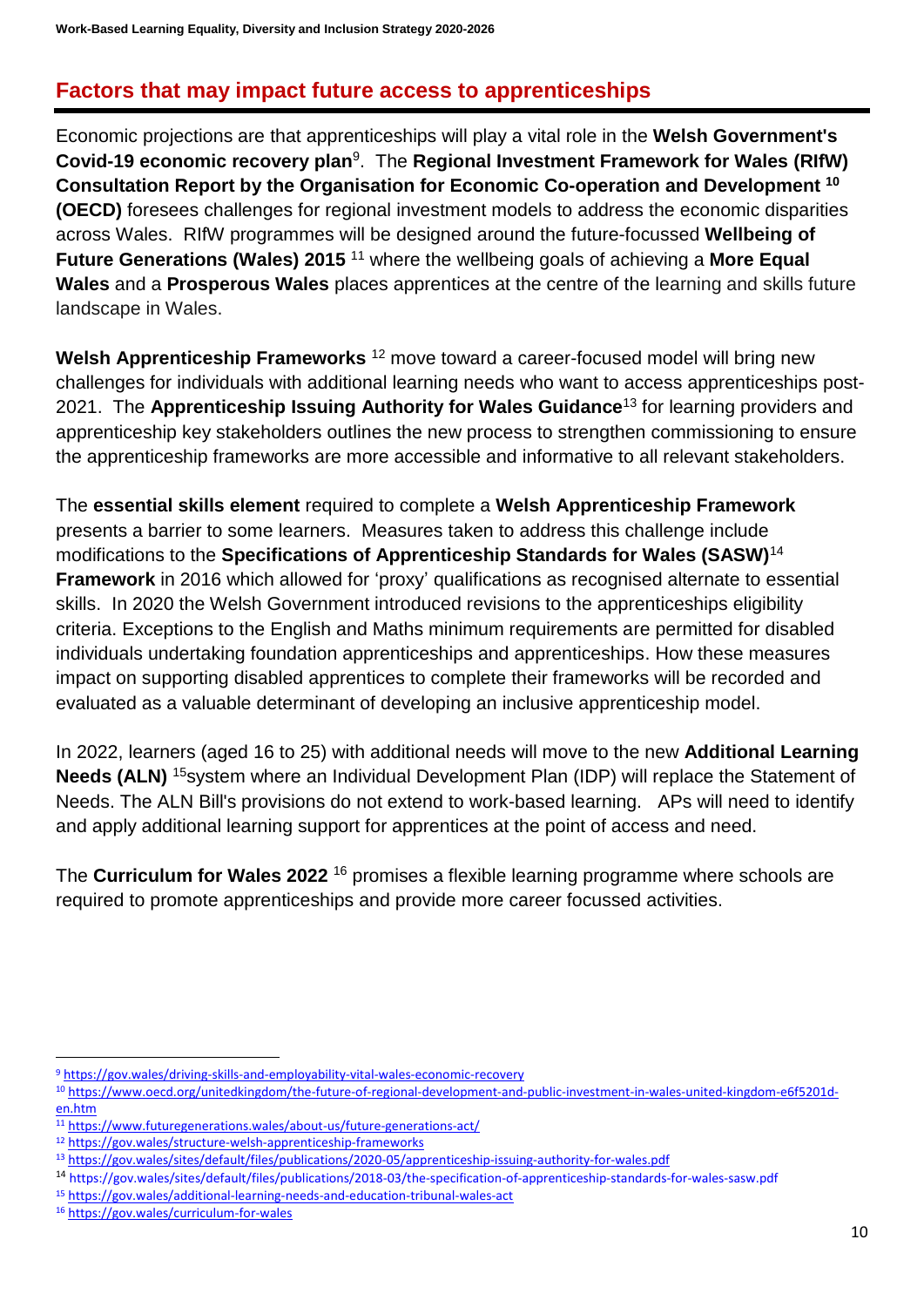## **The Strategic and Legislative Context**

## **Strategic Context**

This strategy supports the ambitions of the Welsh Government's **Apprenticeship Policy Plan** <sup>17</sup> and takes cognisance of supporting strategies that improve access to apprenticeships such as

- **Enabling Gypsy Roma Travellers<sup>18</sup>**
- **Asylum Seekers and Refugees Plan<sup>19</sup>**
- **Inclusive Apprenticeships: Disability Action Plan<sup>20</sup>**
- **Framework for Independent Living** <sup>21</sup>
- **Employability Plan**<sup>22</sup>

## **Legislative Context**

This strategy is not a 'tick box exercise'. Actions should demonstrate more than just compliance. Central to achieving **equity and equality of opportunity** for all apprentices will be how apprenticeship providers interpret and apply knowledge. The provisions of the below legislation underpin the EDI strategy commitment and approach

- **Equality Act 2010<sup>23</sup>**
- **The Wellbeing of Future Generations (Wales) Act, 2015<sup>24</sup>**
- **Gender Pay Gap (GPG) Duty <sup>25</sup>**
- **Additional Learning Needs and Education Tribunal (Wales) Bill<sup>26</sup>**
- **Socio-Economic Duty<sup>27</sup>**
- **Curriculum for Wales 2022**<sup>28</sup> (Implementation from September 2022)

1

<sup>17</sup> <https://gov.wales/sites/default/files/publications/2018-03/aligning-the-apprenticeship-model-to-the-needs-of-the-welsh-economy.pdf> <sup>18</sup> <https://gov.wales/enabling-gypsies-roma-and-travellers-plan>

<sup>19</sup> [https://gov.wales/sites/default/files/publications/2019-03/nation-of-sanctuary-refugee-and-asylum-seeker-plan\\_0.pdf](https://gov.wales/sites/default/files/publications/2019-03/nation-of-sanctuary-refugee-and-asylum-seeker-plan_0.pdf)

<sup>20</sup> [https://gov.wales/sites/default/files/publications/2018-11/inclusive-apprenticeships-disability-action-plan-for-apprenticeships-2018-21-](https://gov.wales/sites/default/files/publications/2018-11/inclusive-apprenticeships-disability-action-plan-for-apprenticeships-2018-21-1.pdf) [1.pdf](https://gov.wales/sites/default/files/publications/2018-11/inclusive-apprenticeships-disability-action-plan-for-apprenticeships-2018-21-1.pdf)

<sup>21</sup> <https://gov.wales/action-disability-right-independent-living>

<sup>22</sup> <https://gov.wales/employability-plan>

<sup>23</sup> <https://www.equalityhumanrights.com/en/equality-act/equality-act-2010>

<sup>24</sup> <https://www.futuregenerations.wales/about-us/future-generations-act/>

<sup>25</sup> <https://www.gov.uk/guidance/gender-pay-gap-reporting-overview>

<sup>26</sup> <https://gov.wales/additional-learning-needs-and-education-tribunal-wales-act>

<sup>27</sup> <https://gov.wales/socio-economic-duty-overview>

<sup>28</sup> <https://gov.wales/curriculum-for-wales>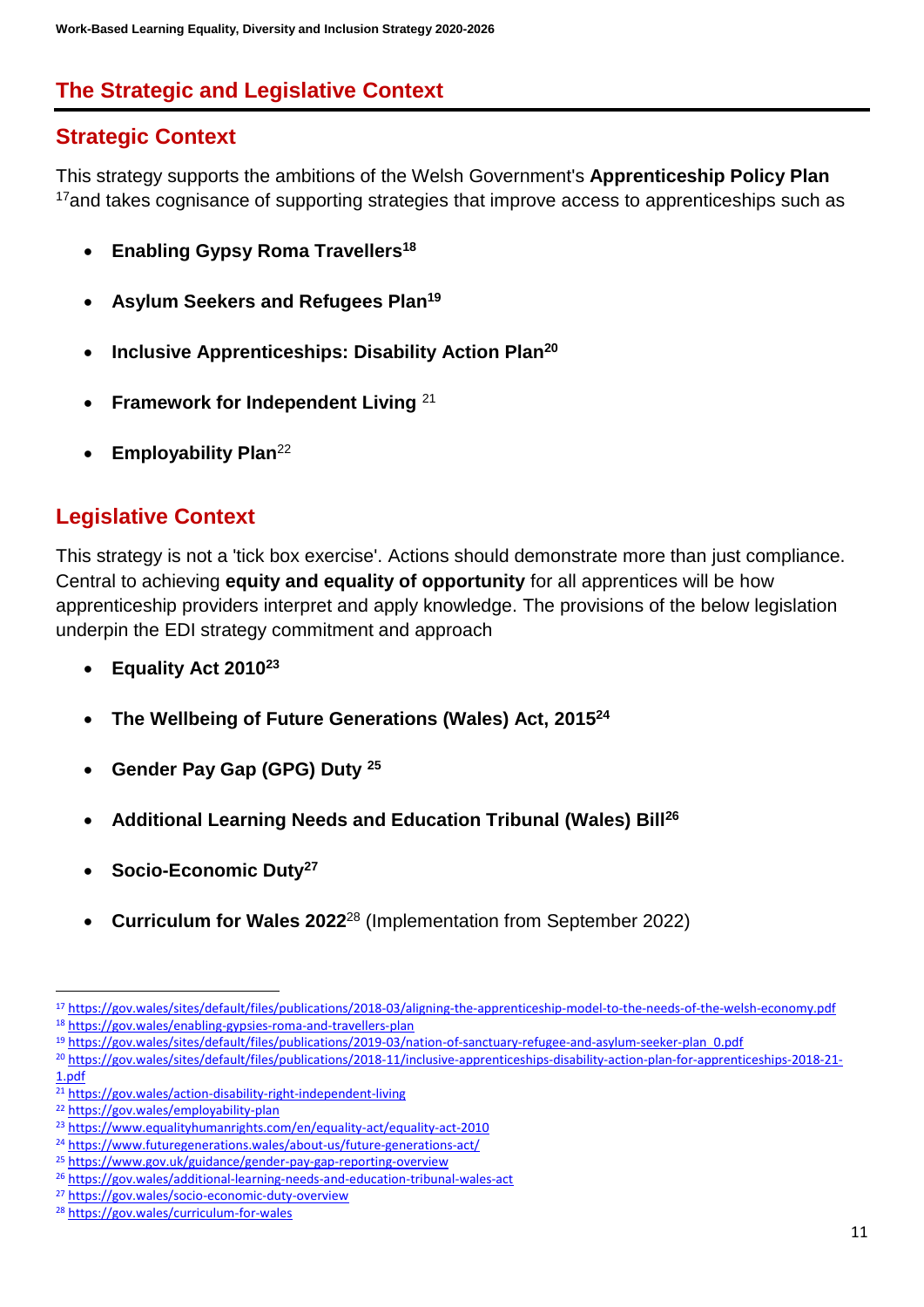## **Achieving Equality, Diversity and Inclusion**

Keeping abreast of current EDI terminology and related legislation is vital to ensure this implementation is sensitive to the social and cultural barriers that impact the priority groups. The equality definitions and terminology used in this document are informed by the **Equality and Human Rights Commission (EHRC**<sup>29</sup>) and recognised equality organisations involved in current EDI discourse and combat discrimination, prejudice and social injustice.

**Equality** is about ensuring people have equal access and opportunities and are treated fairly within equality legislation. The **Equality Act 2010** <sup>30</sup> provides that individuals who experience discrimination and unfair treatment receive protections by law. Apprentices have **employed status**; consequently, they are covered by the Equality Act 2010.

**Policies, practices and procedures** must prevent apprentices and staff from being **treated unfavourably** or **discriminated** on the grounds of their race, gender, disability, age, religious belief, sexual orientation, gender reassignment, pregnancy and maternity or marriage and civil partnership.

**Diversity** is about respecting and **valuing difference** in individuals. A workplace approach to diversity should recognise, value and manage difference in individuals, **positively strive** to meet individual's different needs, and **acknowledge all the characteristics** that make one individual or group different from another.

**Inclusion** involves not only **recognising and accommodating difference** but being **flexible in offering choice** for individual apprentices. Inclusion is about understanding the complexity of individuals' interactions within the apprentices' workplace environment and how they can participate in all aspects of their framework.

#### **Black, Asian and minority ethnic**

Black, Asian and minority ethnic is the preferred terminology by governments and public sector organisations when referencing ethnic minority groups in the UK. From December 2020, the correct terminology, which has been adopted Welsh Government-wide, is:<sup>31</sup>

- In Welsh Government communications, use the term **Black, Asian and minority ethnic<sup>32</sup>** in the first instance.
- In further instances within the same communication, use the term **ethnic minority communities**.
- Until otherwise instructed, avoid the use of the acronym '**BAME'**.

The above recognises that there are multiple communities with different cultures and needs*.*

<sup>32</sup> <https://gov.wales/govwales-style-guide>

 $\overline{\phantom{a}}$ 

<sup>29</sup> <https://www.equalityhumanrights.com/en/equality-act/equality-act-2010>

<sup>30</sup> <https://www.equalityhumanrights.com/en/equality-act>

<sup>31</sup> Preferred terminology agreed by the Race Equality Action Plan Steering Group, on the recommendation of the Welsh Government Specialist Policy Adviser on Equalities, Uzo Iwobi in December 2020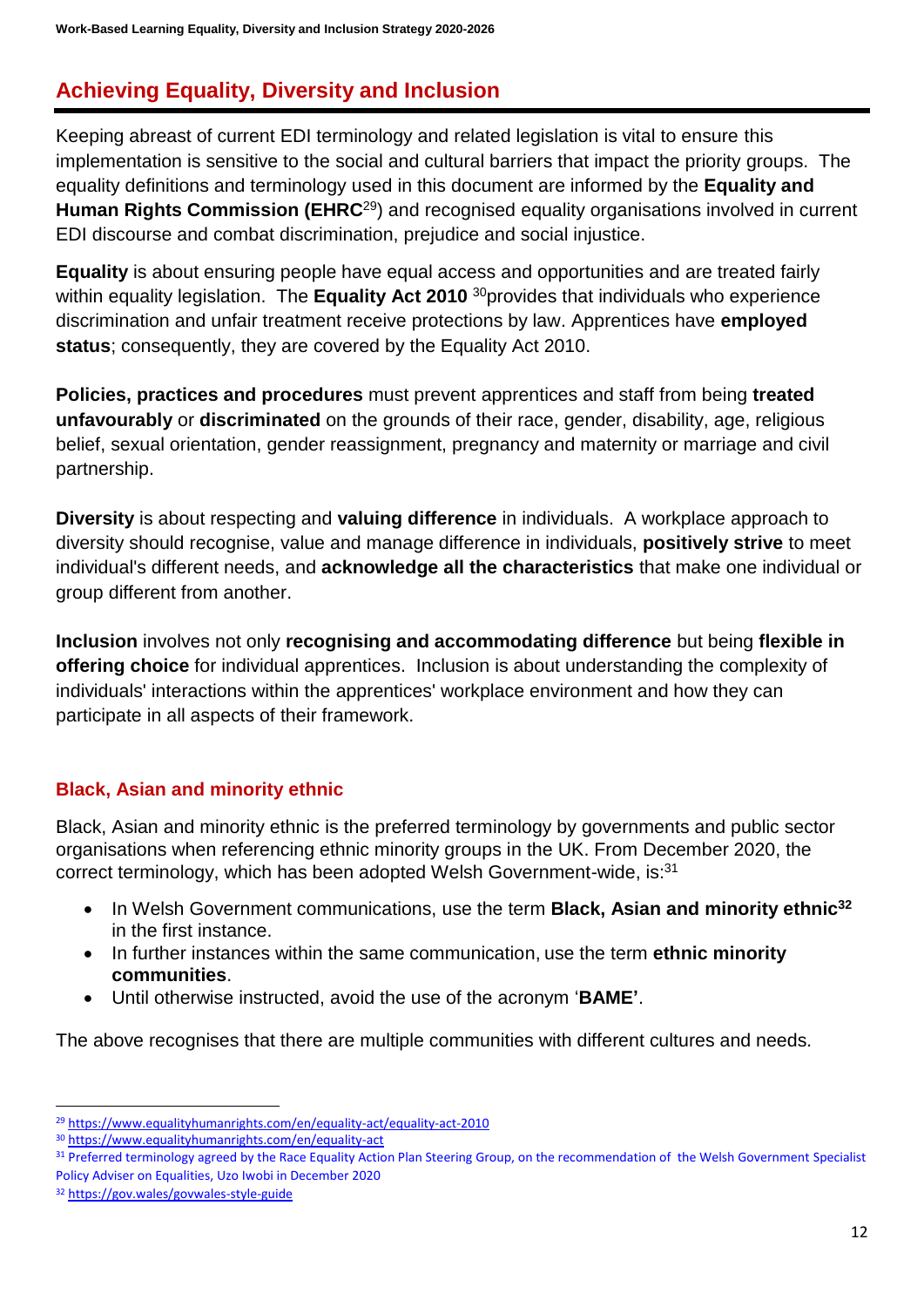#### **Disabled**

This strategy uses the term disabled people which is the preferred term offered by disability rights organisation **Disability Wales**<sup>33</sup>. The Equality Act 2010 defines disabled as an individual having a physical or mental impairment that has a 'substantial' and 'long-term' negative effect on their ability to do normal daily activities.

This strategy recognises the **Social Model of Disability**<sup>34</sup>, which identifies that environmental, organisational, and attitudinal barriers disable people and prevent their full participation in society, **not** their medical conditions or impairments.

The term disabled is not an all-encompassing word to define individuals who have long-term health conditions or impairments. Some apprentices may not consider themselves disabled; however, may require additional learning support.

#### **Gender Equality, Gender Mainstreaming and Genders Stereotyping**

This document refers to **male** and **female** regarding increasing their participation in apprenticeship industries where they are underrepresented. In this context, the aim is to expand males and females' choices and challenge the notion of *'jobs for men'* and *'jobs for women'*. **The European Institute for Gender Equality (EIGE)** <sup>35</sup>defines **gender stereotyping** as 'preconceived ideas whereby females and males are arbitrarily assigned characteristics and roles determined and limited by their gender. Individuals may self-define themselves in non-binary terms. Efforts should ensure the individual does not experience discrimination because of how they self-identify.

**Gender Mainstreaming<sup>36</sup>** is considered an effective strategy to realise **gender equality**<sup>37</sup> . The EIGE defines it as involving integrating an organisation or business' design, implementation, evaluation and monitoring of policies and business functions to achieve equality for men and women.

**Gender Equality** is about the equal rights, responsibilities and opportunities of women and men and girls and boys**.** This strategy aligns with the principles of **Gender equality which extends to all females, males** and **non-binary** people to achieve equality of outcome for all<sup>38</sup> to address the gender balance in male and female-dominated apprenticeship sectors.

 $\overline{\phantom{a}}$ 

<sup>33</sup> <https://www.disabilitywales.org/home/>

<sup>34</sup> <https://www.disabilitywales.org/social-model/>

<sup>35</sup> <https://eige.europa.eu/>

<sup>36</sup> <https://eige.europa.eu/gender-mainstreaming/what-is-gender-mainstreaming>

<sup>37</sup> <https://eige.europa.eu/thesaurus/terms/1168>

<sup>38</sup> <https://chwaraeteg.com/projects/gender-equality-review/>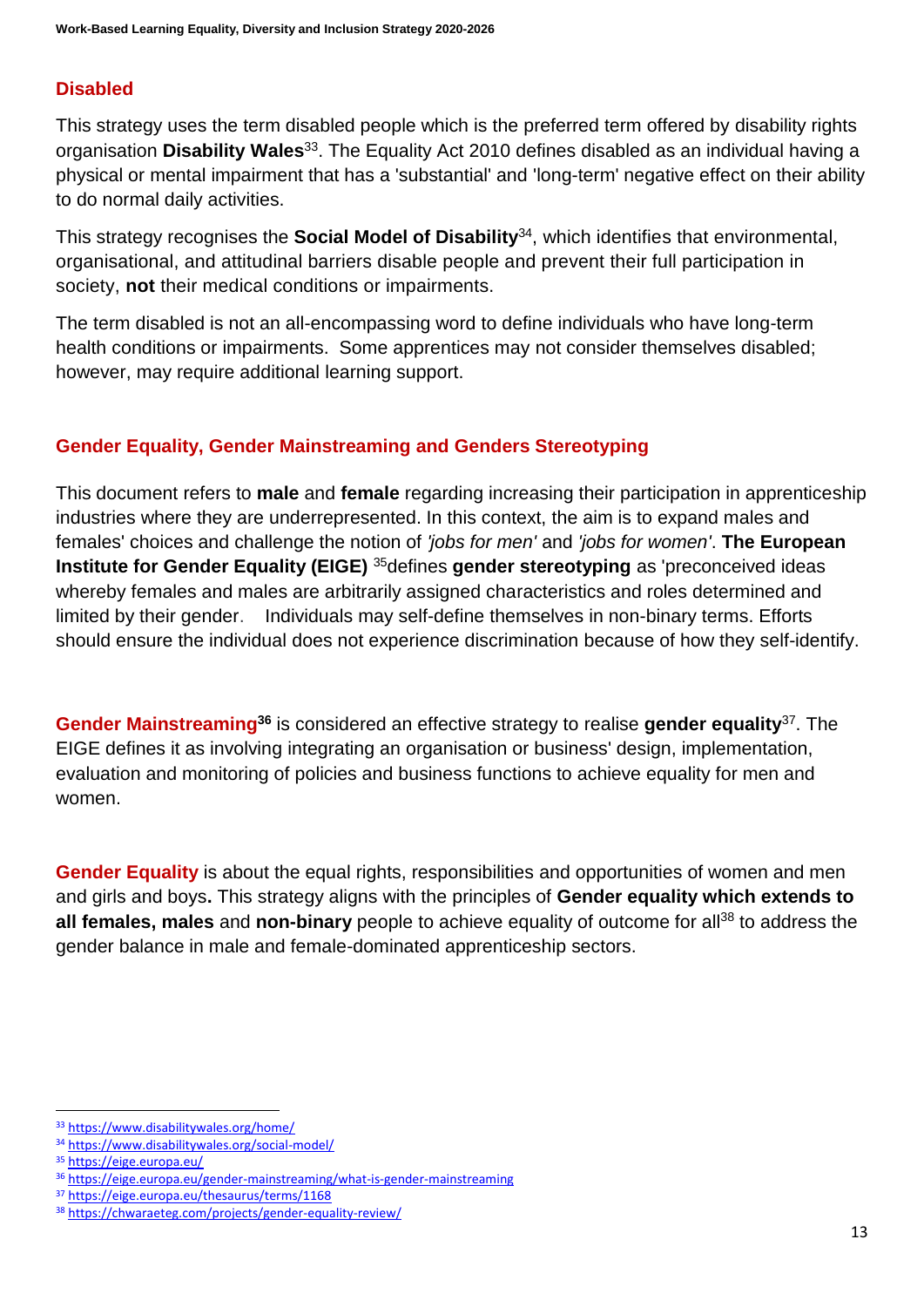### **The Current Situation**

At the time of writing, the **Lifelong Learning Wales Record (LLWR)** <sup>39</sup>data shows that from 2016/17 to 2019/20 Quarter 2 period there are **95105** apprenticeship unique starts. Indications are that the Welsh Government's 2016 manifesto pledge of creating 100,000 apprenticeships starts will be achieved by the end of its five year tenure in 2021. The main apprenticeship starts above all other sectors, however, continue to be **Health and Public Services, Business Administration, Construction and Engineering**.

The table below shows that females dominate the Health, Public Services and Business Administration sectors, and the majority of male apprenticeship starts are in the Construction and Engineering industries.

| The main 4 Apprenticeship sector starts by gender for Q1& Q2 2019/20 <sup>40</sup> |                     |                    |              |               |              |
|------------------------------------------------------------------------------------|---------------------|--------------------|--------------|---------------|--------------|
| <b>Industry Sector</b>                                                             | <b>Total Starts</b> | <b>Male Starts</b> | Percentage   | <b>Female</b> | Percentage   |
|                                                                                    | into sector         |                    | <b>Start</b> | <b>Starts</b> | <b>Start</b> |
|                                                                                    |                     |                    |              |               |              |
| <b>Business Admin</b>                                                              | 1825                | 590                | 32%          | 1235          | 68%          |
| <b>Construction</b>                                                                | 1910                | 1815               | 95%          | 85            | 5%           |
| <b>Engineering</b>                                                                 | 1525                | 1430               | 94%          | 80            | 6%           |
| <b>Healthcare and Public Services</b>                                              | 4620                | 735                | 16%          | 3880          | 84%          |

The chart below shows that the percentage of apprenticeship starts from disabled individuals has increased from **5.8% in 2016/17** to **7.1%<sup>41</sup> in 2019/20** and individuals from Black, Asian and minority ethnic backgrounds from **2.8% in 2016/17** to **3.7% in 2019/20**.



All Groups Disability Ethnicity

<sup>39</sup> <https://gov.wales/lifelong-learning-wales-record-llwr>

<sup>40</sup> <https://gov.wales/statistics-and-research>

<sup>41</sup>[https://app.powerbi.com/view?r=eyJrIjoiYTlhZmUwNGQtMzZmNS00ZjVkLWE0YTMtMTcxMDkwYzVmMWM4IiwidCI6ImE0YTZmOGZmLTJlZjU](https://app.powerbi.com/view?r=eyJrIjoiYTlhZmUwNGQtMzZmNS00ZjVkLWE0YTMtMTcxMDkwYzVmMWM4IiwidCI6ImE0YTZmOGZmLTJlZjUtNDBkOC1iMDJkLTliM2UyYmIwYmRkNCJ9) [tNDBkOC1iMDJkLTliM2UyYmIwYmRkNCJ9](https://app.powerbi.com/view?r=eyJrIjoiYTlhZmUwNGQtMzZmNS00ZjVkLWE0YTMtMTcxMDkwYzVmMWM4IiwidCI6ImE0YTZmOGZmLTJlZjUtNDBkOC1iMDJkLTliM2UyYmIwYmRkNCJ9)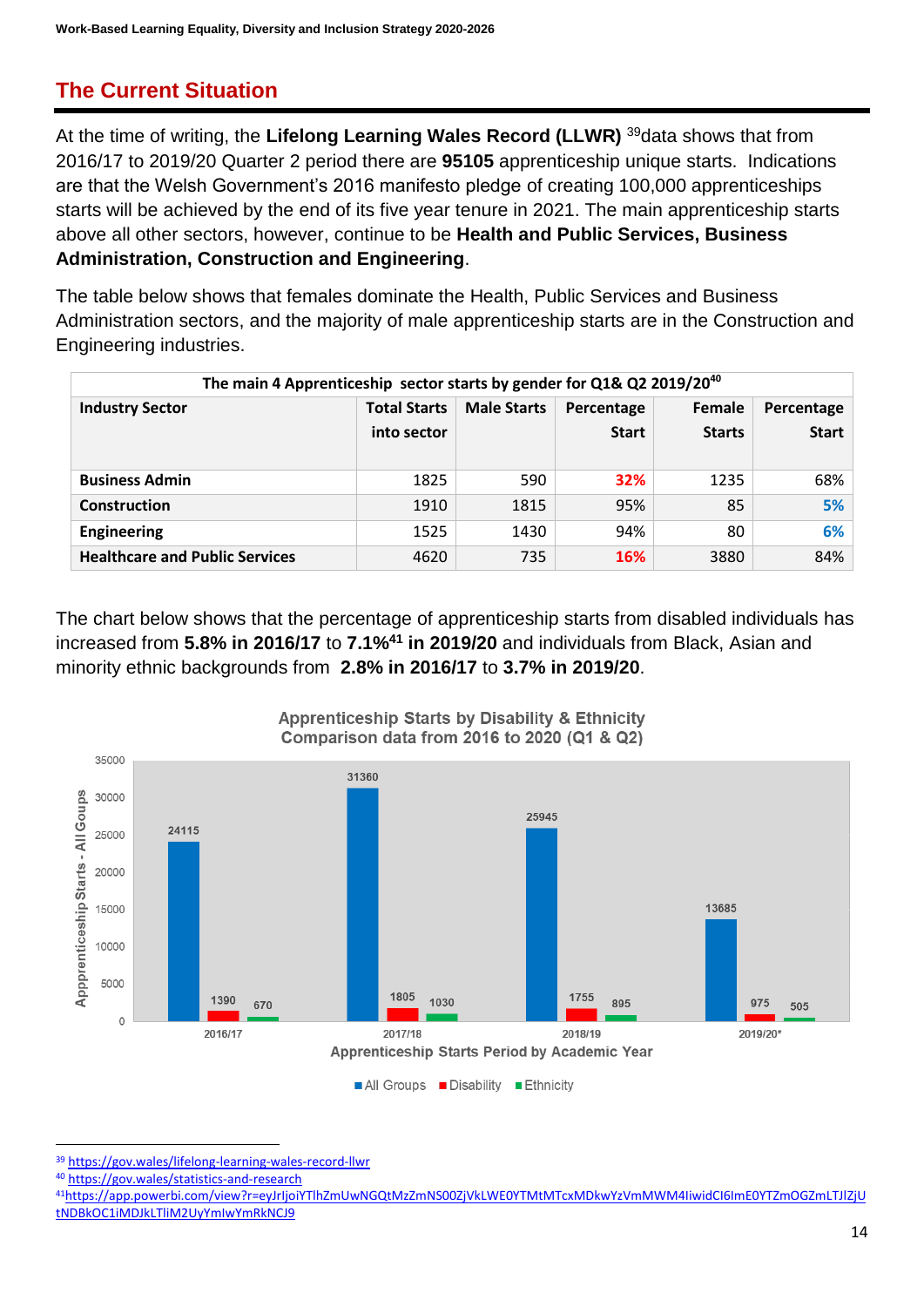The data shows an encouraging increase in disabled and Black, Asian and minority ethnic apprenticeships' participation over the defined four-year apprenticeships start period. The numbers, however rely on apprentices' self-declarations. Additionally, anecdotal evidence from APs reveal a reluctance from learners to disclose their ethnicity and that learning support given to some apprentices is not always recorded. The published start numbers of these groups, therefore is questionable.

Addressing the gender balance of specific apprenticeship industries is challenging and will require a long term co-ordinated approach involving employers across all sectors to achieve significant change. The Trade Union Congress (TUC) research links the **Gender Pay Gap (GPG)** to differences in the sectors in which males and females take up apprenticeships. They assert that choices are often based on occupational stereotypes of **'traditional roles'**<sup>42</sup> . The UK's public sector **Gender Pay Gap Duty** <sup>43</sup>review similarly reveals persistent gender pay gaps and occupational segregation related to ethnicity and disability. While employers are currently not required to report disability and ethnicity pay gaps, the **TUC**<sup>44</sup> and **Chartered Institute of Personnel Development (CIPD)** <sup>45</sup>call for a **Disability Pay Gap** and **Ethnicity Pay Gap** reporting to become a legal requirement. This situation may change as the TUC finds that these pay gaps are invariably linked to unlawful discrimination, structural barriers and negative attitudes<sup>46</sup>.

Additionally, the Welsh Government has commenced its **Socio-Economic Duty**<sup>47</sup>, requiring specific public bodies to consider how their strategic decisions reduce inequalities associated with socio-economic disadvantage. Whereas there is no reporting required, the duty does apply to Welsh Government Minister's business functions. It may require targeted efforts to ensure apprenticeships are accessible to individuals in these socio-economically disadvantaged areas.

The Equality Diversity Inclusion Programme (ECIP) that accompanies this strategy outlines three **specific engagement projects** around disability, ethnicity and gender which aims to challenge perceptions of apprenticeships, reduce access barriers and provide solutions to increase participation levels.

With this current situation and cognisance of the duties mentioned above, the following section focuses on how the Apprenticeship Providers will address these core challenges to increase participation of disabled people and individuals from Black, Asian and minority ethnic backgrounds and achieve a greater gender balance in the main apprenticeship industry starts.

 $\overline{\phantom{a}}$ 

<sup>42</sup><https://www.tuc.org.uk/sites/default/files/Apprenticeships%20gender%20inequality%20booklet%20%283%20web%29.pdf>

<sup>43</sup> <https://www.gov.uk/government/publications/understanding-the-gender-pay-gap-within-the-uk-public-sector>

<sup>44</sup> <https://www.tuc.org.uk/news/tuc-calls-government-make-employers-report-their-disability-pay-gaps>

<sup>45</sup> [https://www.cipd.co.uk/Community/blogs/b/policy\\_at\\_work/posts/why-ethnicity-pay-gap-reporting-has-to-be-introduced](https://www.cipd.co.uk/Community/blogs/b/policy_at_work/posts/why-ethnicity-pay-gap-reporting-has-to-be-introduced)

<sup>46</sup> <https://www.tuc.org.uk/sites/default/files/2020-11/Disabled%20workers%20note.pdf>

<sup>47</sup> <https://gov.wales/socio-economic-duty-overview>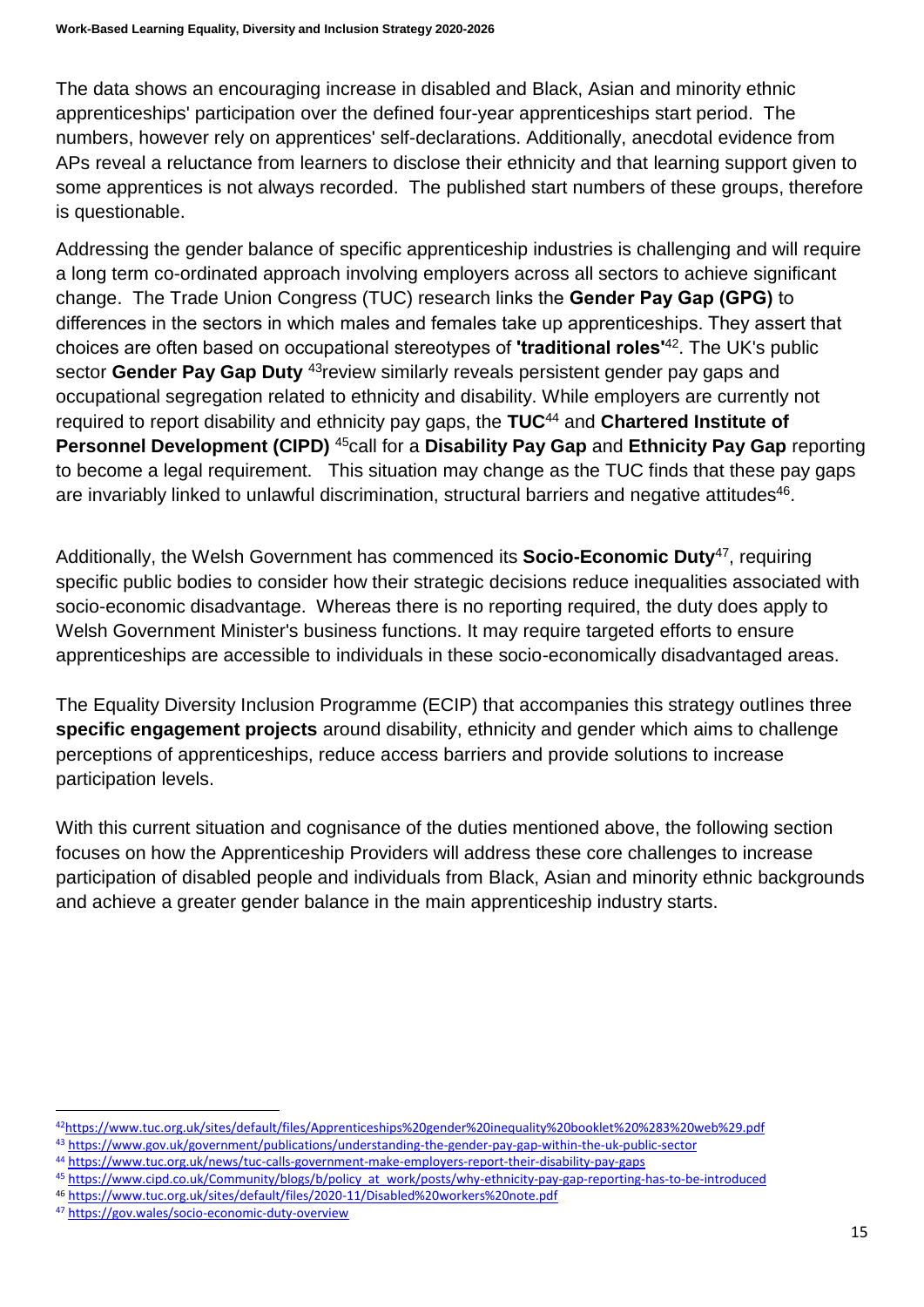## **Increasing Participation**

Increasing **participation of the Apprenticeship Providers (APs)** and **individuals who want to participate in apprenticeships** is the cornerstone of this strategy.

This strategy recognises the need to address regional situations and challenges to ensure full participation in all aspects of the EDIP. As a minimum, APs should commit to participate in the following **core activities**:

- Attendance at the EDI Meetings
- Undertake EDI Training

**.** 

- Submission of Case Studies
- Participation in Apprenticeship Engagement Events

The above activities formed the basis of the former Equality Diversity and Champion (EDC) Programme. They were deemed valuable in developing AP's equality and diversity practice and raising awareness of the barriers that affect entry into apprenticeships. Overall AP participation was high, with an average 88% attendance at EDC meetings achieved. There is, however, a need to support APs who operate in isolated areas and are limited by organisational capacity, to participate as fully as possible. Online delivery provides a more accessible medium to support participation and will be essential in implementing this strategy.

**Increasing participation of underrepresented groups into apprenticeships** will require engagement with a range of partners, including working with schools, **colleges**<sup>48</sup> and parents as important career influencers. Additional Learning Needs (ALN) Centres to promote opportunities for all individuals who want to become apprentices. Understanding what **transitional support** is available for individuals with **additional learning needs** who enter apprenticeships from their statutory institutions is crucial to ensure appropriate support for these particular apprentices at the **point of access and need**.

**Case studies** are ideal for APs and employers to present positive stories of achievement and demonstrate what support is available throughout an individual's apprenticeship journey. Additionally, identifying **ambassadors** from former apprenticeship alumina can promote the programme to diverse groups and show what career options are possible through apprenticeships.

**Third sector organisations** play an important role in brokering access to groups underrepresented in apprenticeships. They can be critical allies to improve and promote the apprenticeships offer to their respective members and communities of interest.

<sup>48</sup>Only applies to lower level apprenticeships (essentially Levels 1 to 5) and does not apply to Degree apprenticeships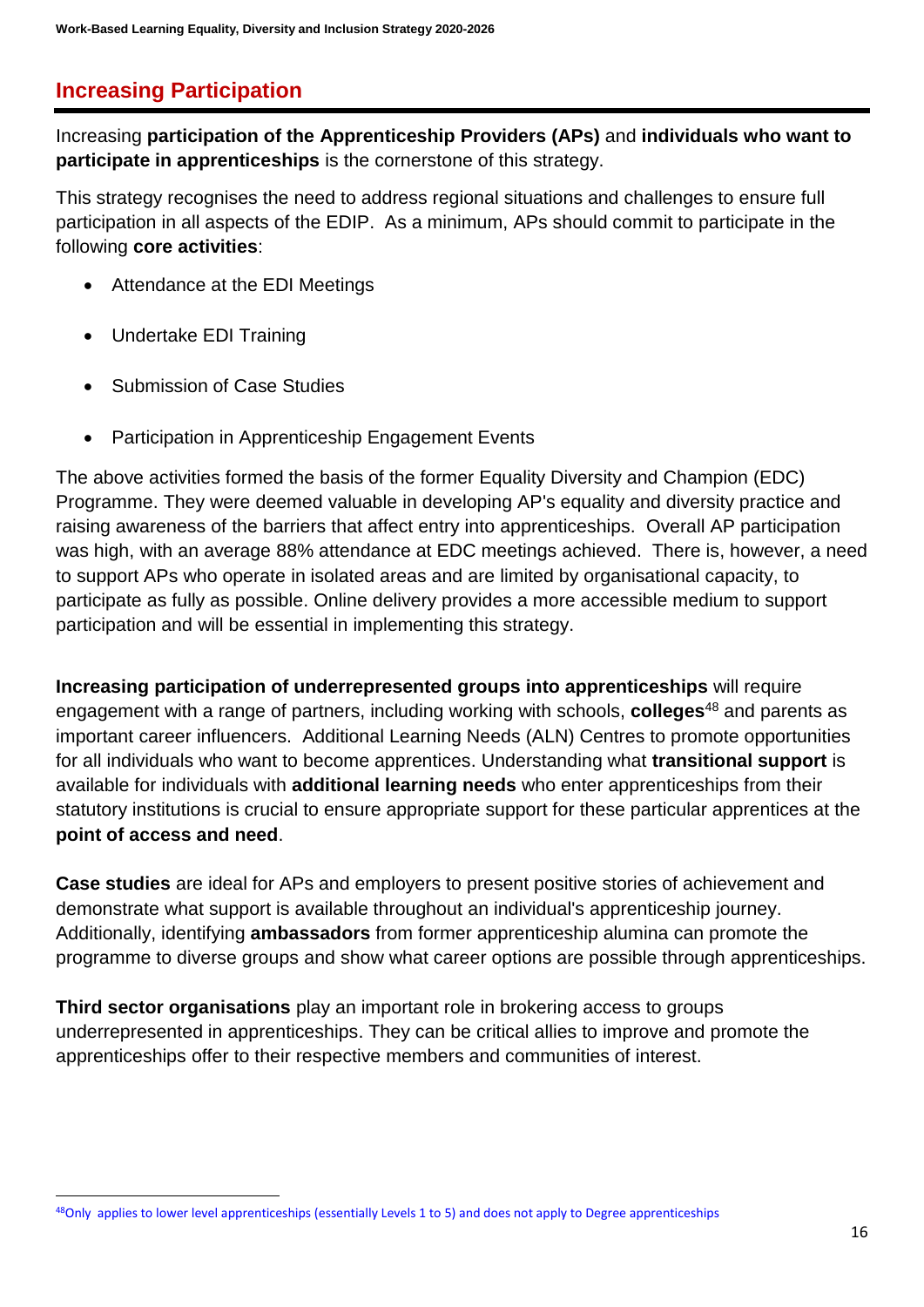Organisations such as **Chwarae Teg<sup>49</sup> , Remploy<sup>50</sup>, Ethnic Minority and Youth Support Team (EYST)** <sup>51</sup> deliver Welsh Government-sponsored programmes that offer training and career development services for disabled people, Black, Asian and minority ethnic groups and Women into STEM roles respectively. Additionally, APs can draw on the following Welsh Government initiatives to expand a package of support for learners and promote an inclusive apprenticeships agenda.

- The government's **Access to Work Scheme** <sup>52</sup>which provides practical support and advice to people with a health condition or disability to overcome barriers to enter or stay in work
- **Working Wales <sup>53</sup>** delivered by **Career Wales** is a free advice, guidance and training access service for individuals to help them into employment or further their careers.
- **Additional Learning Support Fund** <sup>54</sup>created as a top-up for providers to fund specific tools or support for individuals with additional learning needs.
- **Apprenticeship Vacancy Service** <sup>55</sup> which includes information and guidance for disabled individuals who want to become apprentices
- **Colegau Cymru's Additional Learning Needs Transformation project<sup>56</sup>, is funded by** the Welsh Government to support colleges as they prepare for the implementation of the Additional Learning Needs and Education Tribunal Act (ALNET)

1

<sup>49</sup> <https://chwaraeteg.com/>

<sup>50</sup> <https://www.remploy.co.uk/remploy-cymru>

<sup>51</sup> <http://eyst.org.uk/>

<sup>52</sup> <https://www.gov.uk/access-to-work/eligibility>

<sup>53</sup> <https://workingwales.gov.wales/>

<sup>54</sup> <https://gov.wales/additional-learning-needs>

<sup>55</sup> <https://careerswales.gov.wales/apprenticeships/what-is-an-apprenticeship>

<sup>56</sup> <https://www.colleges.wales/en/page/additional-learning-needs>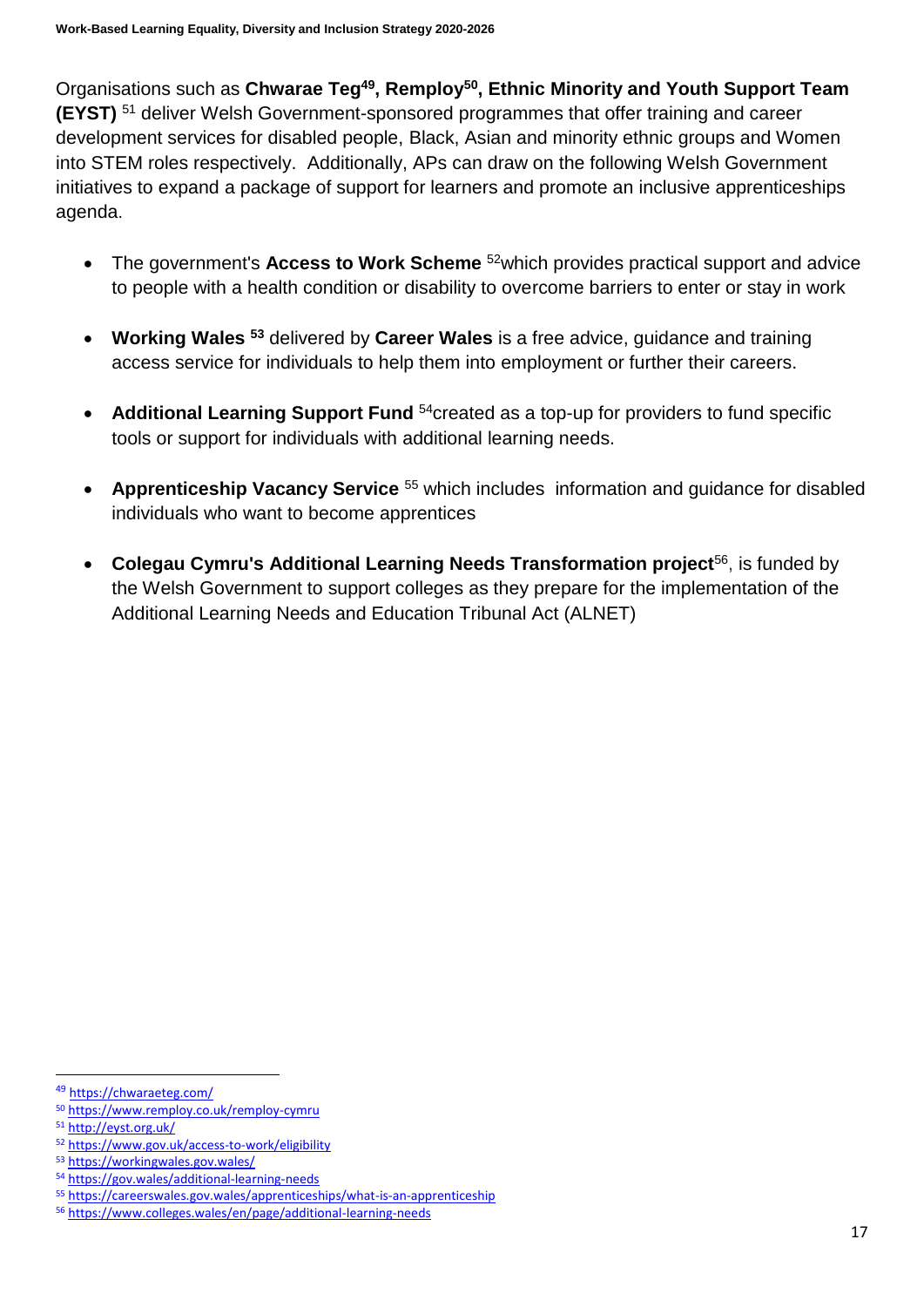## **Equality Diversity Inclusion Programme Projects**

The central focus of increasing participation of apprenticeships will be the continued engagement of external stakeholders including employers and critical allies. For instance, the EHRC's **'Is Wales Fairer**' <sup>57</sup>and Estyn's **'Partnerships with employers in secondary and special schools'**  <sup>58</sup>reports that call for APs to set and meet '*equality and diversity participation targets* and *improve apprenticeships' promotion in schools'* respectively, requires a measureable response that demonstrates progress.

Addressing these challenges will require cooperation with our apprenticeship stakeholders to realise positive changes in perceptions, attitudes and behaviours to ethnicity, disability and gender across the apprenticeships programme.

The EDIP, therefore, will deliver **three specific engagement projects** where each project will include:

- **case studies** identifying role models/ambassadors to promote apprenticeships to diverse communities and individuals
- **a roundtable discussion** event identifying the factors behind disability/ethnicity nondisclosures and barriers to apprenticeships and actions for increasing participation
- an **apprenticeship careers development event** outlining apprenticeship opportunities in particular in Business Administration, Construction, Engineering, Healthcare and Public Sector industries
- a **Project Evaluation Report** outlining lessons learned, recommendations for follow-up actions to achieving the project outcomes

#### **Disability Engagement Project Rationale**

**.** 

Participation of disabled people into apprenticeships has increased from 5.8% (2016/17) to 7.1% (2019/20). This increase is welcomed but more is needed to continue this trajectory. This improvement was realised through the suite of actions, measures and policies originating from the **Inclusive Apprenticeships: Disability Action Plan 2018-2021<sup>59</sup>** which included setting an annual 1% performance target for Apprenticeship Providers (APs) in 2019.

That plan was co-designed and endorsed by specialist disability organisations that demonstrated a useful tool to showcase employers' positive recruitment stories and outline the economic benefits of employing disabled people. We believe that the practical actions enacted have been the driving force behind the positive changes over the past few years*.*

<sup>57</sup> <https://www.equalityhumanrights.com/en/publication-download/wales-fairer-2018>

<sup>58</sup> <https://www.estyn.gov.wales/thematic-reports/partnerships-with-employers-5>

<sup>59</sup> https://gov.wales/sites/default/files/publications/2018-11/inclusive-apprenticeships-disability-action-plan-for-apprenticeships-2018-21- 1.pdf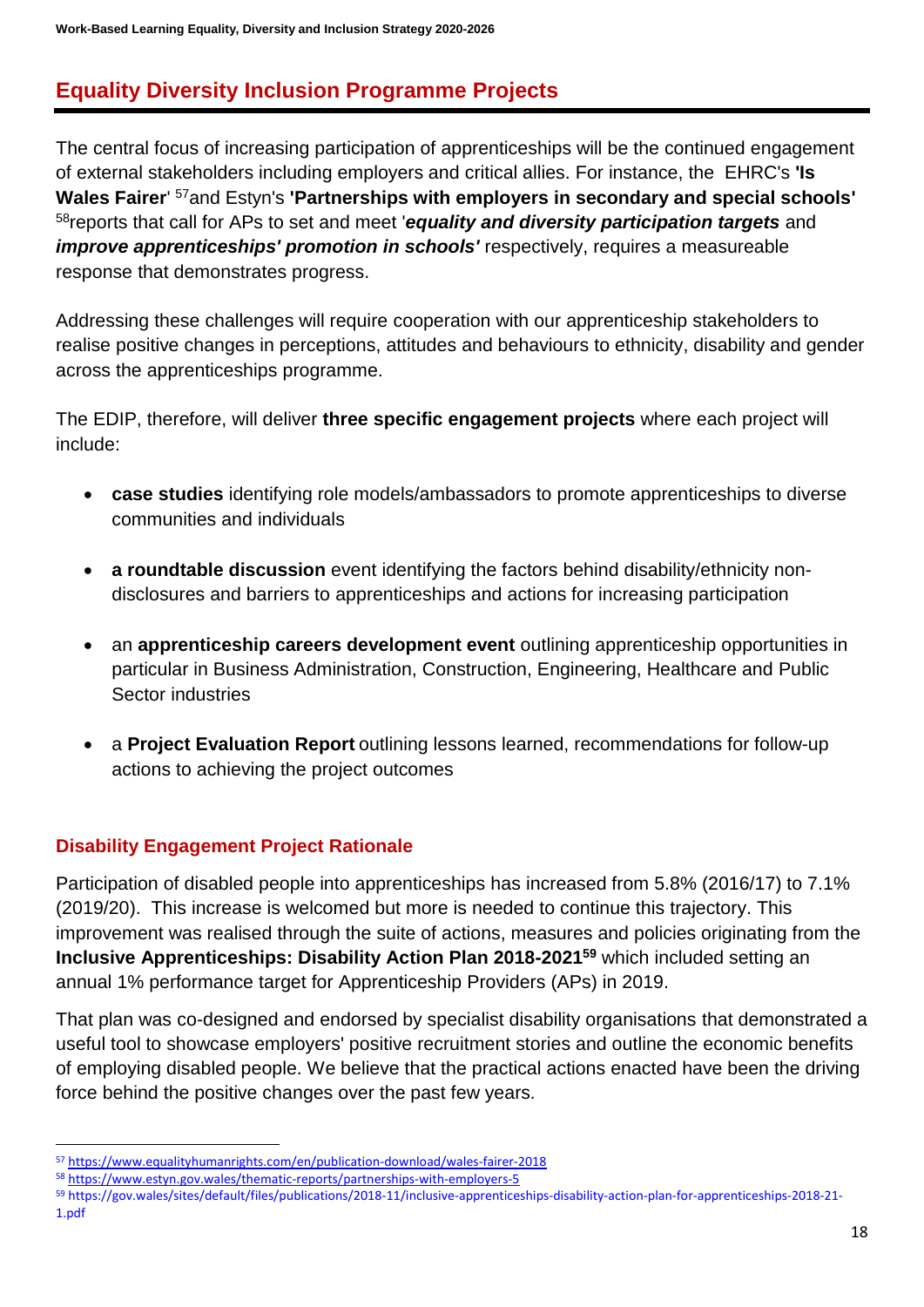This model of engagement and co-production will be fundamental to the project to source new ways to address persistent barriers and access to apprenticeships for disabled people.

The annual 1% performance target will also remain and monitored and reviewed throughout the project.

#### **Black Asian and minority ethnic Engagement Project Rationale**

In broad terms it is recognised that Black and Asian minority ethnic people are under-represented in apprenticeships. The percentage of learners from Black, Asian minority ethnic backgrounds in 2019/2020 was 3.7% which compares to 5.5% of the general population of Wales. In recent years there has been an encouraging trend as the number of apprentices from a Black, Asian minority ethnic backgrounds has increased from just 2.8% in 2016/17. The full extent of the COVID crisis will have on these numbers going forward is not fully known but Covid-19 related research predicts poor employment outcomes for BAME.

Within these headline figures there are certain factors to consider:

- Ethnic minorities tend to be concentrated with certain geographical areas of Wales with populations varying considerably from 1.7% in Wrexham to 19.8% in Cardiff.
- Ethnic minorities tend to be more represented within certain economic sectors.
- It is uncertain as to whether Ethnic minorities always declare their ethnic backgrounds maybe because of the fear of discrimination.
- The figures above are based on 2011 census data and it is thought that the numbers in 2021 will have changed significantly from 10 years ago.

Taking these factors into account it is felt that a specific project initially focussing on engagement then actions and making changes to drive up participation would be appropriate to inform setting an appropriate participation target. The strategy sets out engagement with Black, Asian and minority ethnic people, apprenticeship providers, employers, apprentices and other stakeholders to establish the best actions and changes to ensure equality of opportunity and outcome for individuals from Black Asian and minority ethnic backgrounds who want to access apprenticeships

The project will draw on the shared experiences and knowledge from APs and Black, Asian and minority ethnic groups to ensure that the Equality Diversity Inclusion Programme (EDIP) aligns appropriately to regional situations and addresses learners' needs and concerns. As set out in the strategy, we will be monitoring and reviewing progress over time to assess effectiveness of this approach including appropriateness of targets.

#### **Greater Gender Balance Project Rationale**

**.** 

The starting premise for the project is the current data. Apprenticeship frameworks in Wales currently attracts greater participation from females (61%) than males  $(59%)^{60}$ .

<sup>60</sup> https://www.learningandwork.wales/2019/02/21/the-latest-analysis-on-women-in-apprenticeships-supporting-women-into-work-anddiversifying-the-workplace/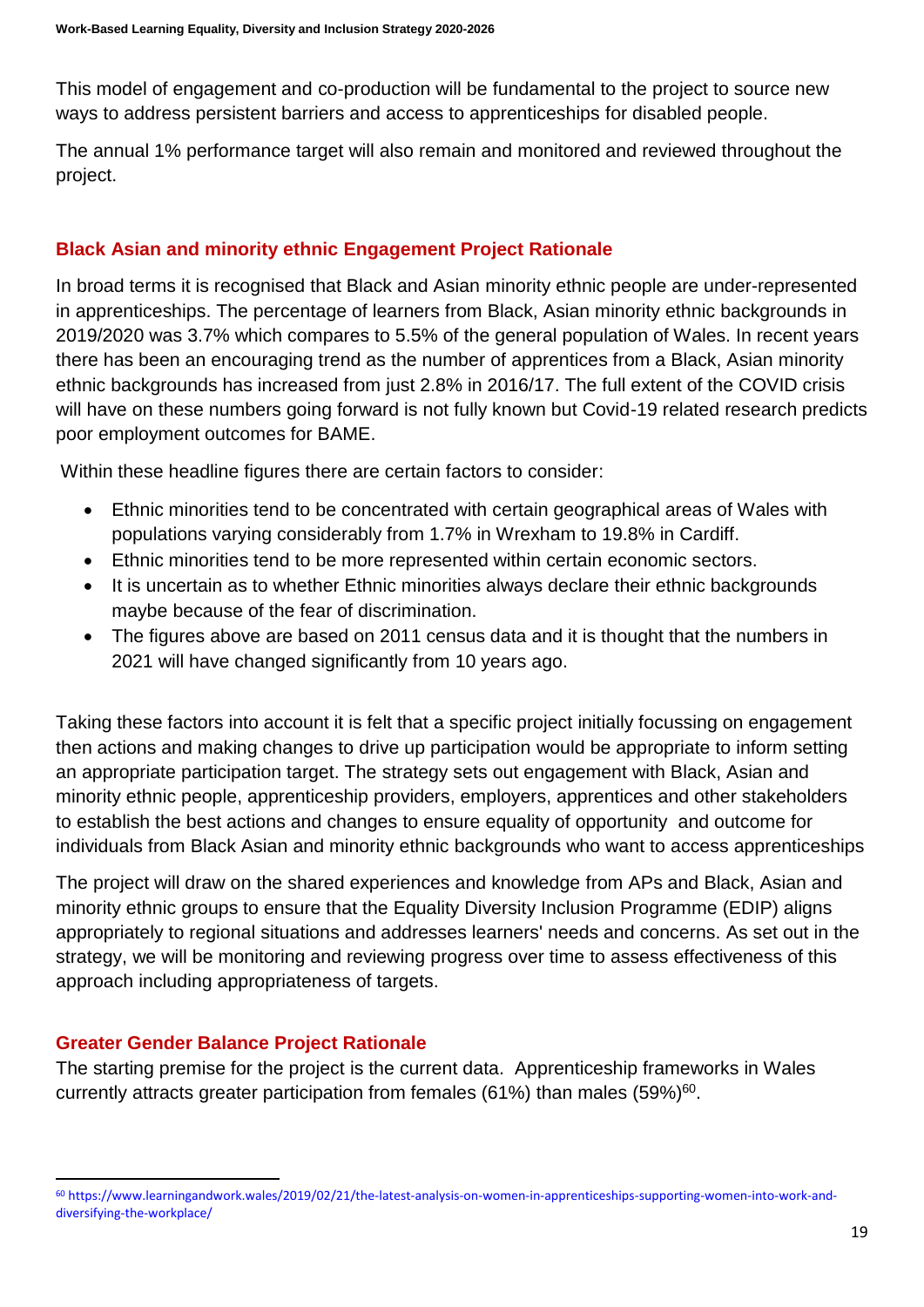Over the period 2016-17 to 2019-20, female starts into Construction and Engineering have remained around 5% and 6% of the total apprenticeship starts respectively. Conversely females dominate Business Administration, Healthcare and Public Sector with 68% and 84% of females choosing these sectors respectively. Research shows there are contributing factors that female career choices, in particular such as self-confidence, finances and bullying in the workplace<sup>61</sup>

We understand there is also gender segregation in other sectors, but the issue is particularly significant in these chosen sectors. Working collaboratively with employers to build understanding of the barriers that exist for males and females to enter 'perceived' non-traditional sectors will be valuable project outcomes towards achieving greater gender balance across the apprenticeships programme.

Focussing efforts in this way, will enable us to assess the impact of the actions taken to consider what might be appropriate and work best in other sectors.

This project supports the Welsh Government's aim to develop a Gender Mainstreaming strategy for the Apprenticeship Programme to identify how to achieve better outcomes for males and females underrepresented in these main apprenticeship industries.

#### **Employer Engagement**

It is recognised more is needed to support employers in their equality and diversity practice. APs should feel confident they have the necessary skills and capacity to achieve the targets deemed appropriate to this strategy's success and that their employer networks can also subscribe.

**Monitoring and benchmarking** against the core programme activities is necessary to show progress towards increasing the diversity of apprenticeships.

#### **Apprenticeship Providers will:**

- **Monitor and evaluate provider participation** through annual equality and diversity reviews which will reflect the level of engagement in the programme and specific activities to attract under-represented groups in their respective regions
- Extend the EDIP equality and diversity training to employers, where appropriate
- Deliver **three specific projects** focusing on disability, ethnicity, and gender to demonstrate increased participation into apprenticeships from disabled people, individuals from Black, Asian and minority ethnic backgrounds, and gender balance across Health and Public Services, Business Administration, Construction and Engineering industries underrepresentation of males and females.

<sup>61</sup> https://www.youngwomenstrust.org/research/the-real-cost-of-apprenticeships/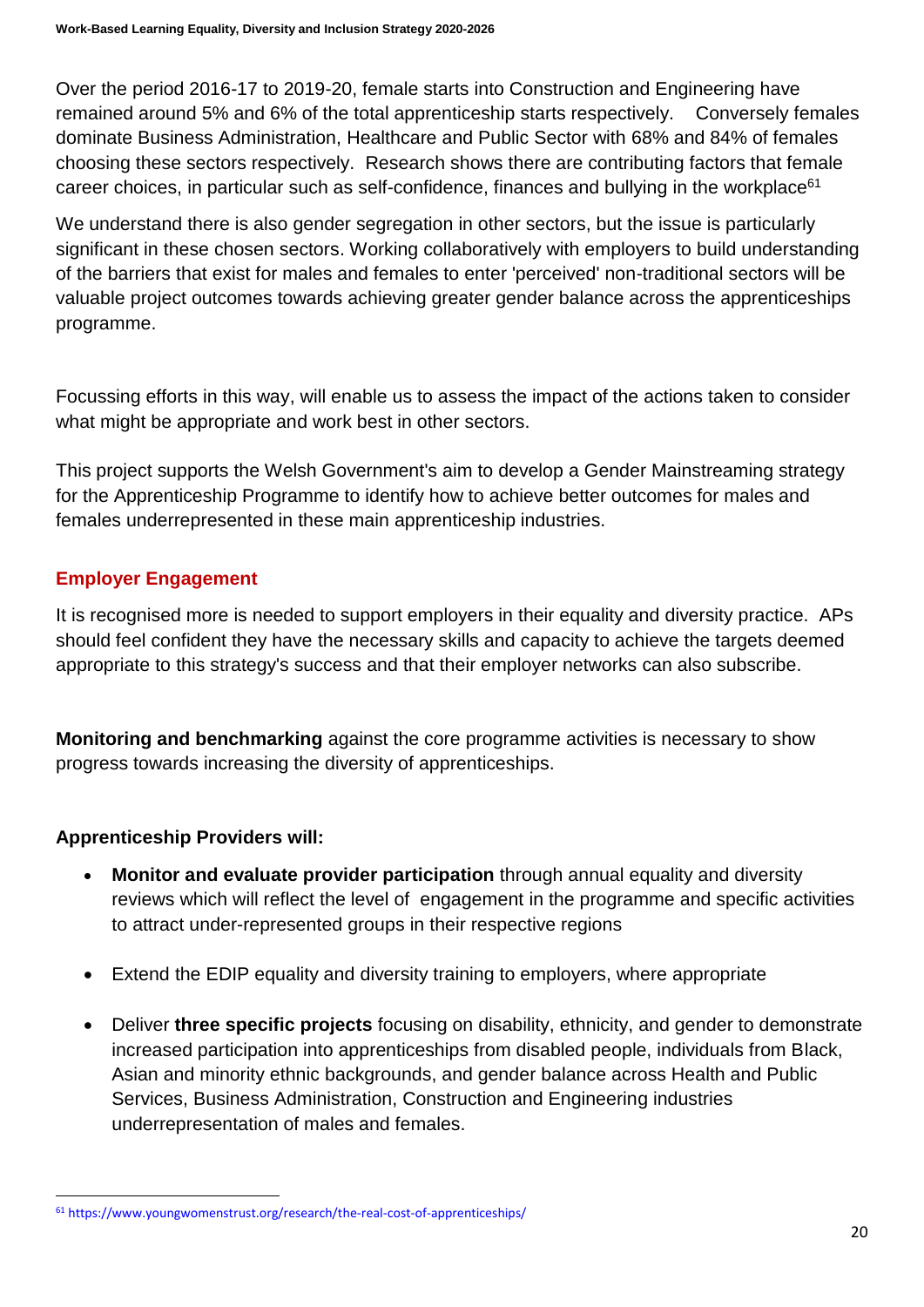## **Training and Development**

Apprenticeship Providers (APs) must continue to develop systems and practices around equality and diversity. This strategy aims to support APs with a robust but flexible training programme to meet their needs and those apprentices who may require additional support to complete their frameworks.

The **Equality Diversity Inclusion Learning and Development Plan**<sup>62</sup> will underpin APs' equality and diversity practices to equip APs with the knowledge and skills to address learners' changing needs. The LLWR shows that the number of apprentices self-disclosing they are disabled, dyslexic, or Autism Spectrum Disorders (ASD) increases. There are challenges in responding to learners who experience discrimination on the grounds of their race, disability, and gender, which impacts the numbers of apprentices from Black, Asian and minority ethnic backgrounds who disclose their ethnicity.

Apprentices should feel confident and safe to disclose if they are disabled or have any other issues that may impact their learning so that the appropriate support is in place at the point of access or when needed. Strengthening relationships with equality organisations and external stakeholders who can provide expert training on **sensitive topics such as unconscious bias, racism, or gender identity** will benefit the sector.

There are also crossovers with the EDIP and the work of **the Head of Work-based Learning Quality<sup>63</sup> ,** whose role is to support all WBL providers to share good practice, co-ordinate quality improvement and encourage excellence across the work-based learning sector. Covid-19 has proved the catalyst to the universal shift to virtual learning, but it has also shone a light on pockets of communities across Wales who experience digital exclusion<sup>64</sup>. Not all learners thrive through these platforms, so developing accessible skills is essential to support those apprentices who struggle to learn solely through online delivery.

#### **Apprenticeship Providers will:**

1

- Continue to develop equality and diversity knowledge and recognise that new skills may be required to respond to the changing needs of learners
- Work with the Head of Work-based Learning Quality to be equipped with the necessary skills and knowledge to develop accessible learning skills to support apprentices who struggle with the online mediums.
- Link with other equality and diversity practitioners to offer specialist training in topics identified as necessary to improve EDI practice.
- Participate in training on related strategies, legislation that impacts on the EDIP delivery and outcome.

<sup>62</sup> This role is employed by NTFW and funded by the Welsh Government. The specific WBL Equality and Diversity plan to be developed as part of the EDI strategy

<sup>63</sup> <https://www.ntfw.org/projects/quality-head-of-work-based-learning-quality/>

<sup>64</sup> <https://www.goodthingsfoundation.org/research-publications/how-covid-19-changed-digital-landscape>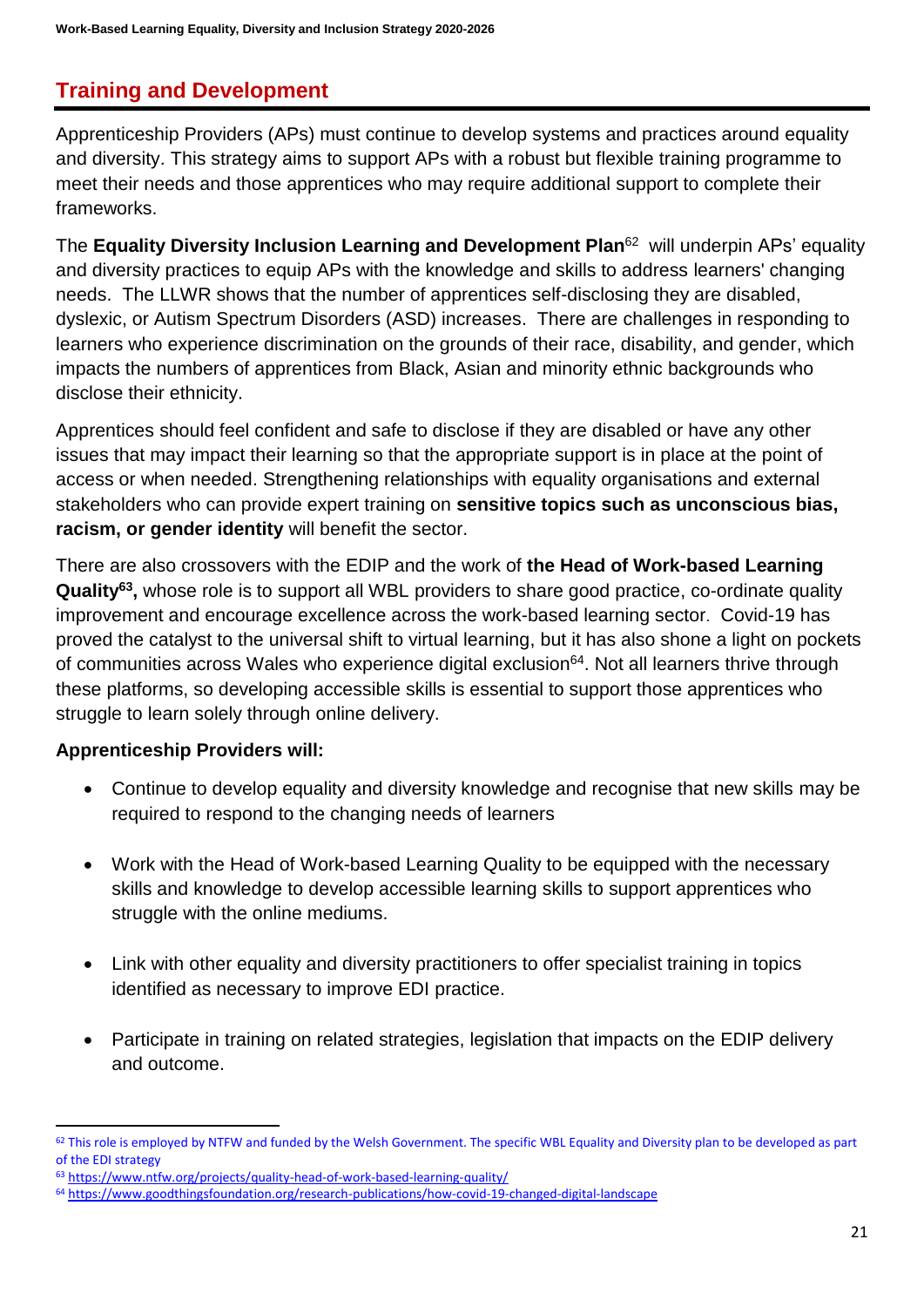#### **Monitoring and Evaluation**

Data recording and monitoring have proved increasingly crucial in identifying how and when interventions are needed to address participation trends. Capturing key milestones that demonstrate the apprentices' journey (beyond the initial apprenticeship start) and progress towards the EDI strategy outcomes can provide a useful benchmarking tool to encourage good practice across apprenticeships provision.

The **Apprenticeships in Wales Report 2018,** <sup>65</sup> directed APs to increase the participation of disabled people. The publication of the **Inclusive Apprenticeships Disability Action Plan** <sup>66</sup> , coproduced with disability organisations has proved a valuable promotion aid for apprenticeships. The plan reinforces the Welsh Government's commitment to achieving positive outcomes for disabled people, including access to apprenticeships.

Future apprenticeship delivery will require robust monitoring and evaluation to understand how to support apprentices in the 'new normal' learning environment. Data alone, however, does not capture the full apprenticeship journey. There are challenges around disability and ethnicity disclosures as this recorded data is reliant on self-disclosures and self-identification. Anecdotal evidence is needed from providers and the apprentice to **understand why disclosures on disability, health and ethnicity are not volunteered** at point of access to ensure the support given to learners is not only captured but **reflected in numbers** of disclosures presented in the LLWR.

#### **Apprenticeship Providers will:**

- Explore the use of **learner profiling systems** and work with the LLWR team to reveal the data's narrative to identify **which profiling areas should be recorded, monitored and evaluated** to demonstrate progress towards the EDI outcomes.
- Benchmark EDIP activities and EDI progress across apprenticeship provision to increasing participation into apprenticeships and achieving equity and equality of opportunity for all apprentices.
- Liaise with the Welsh Government and External Stakeholders to identify **how best to record, evaluate and record progression and achieved milestones** for the apprentice and AP.
- Set short and long-term goals related to disability, Black, Asian and minority ethnic and gender to demonstrate achievements and outcomes over the EDI strategy period.

<sup>65</sup> <https://senedd.wales/laid%20documents/cr-ld11416/cr-ld11416-e.pdf>

<sup>66</sup> <https://gov.wales/disability-action-plan-apprenticeships>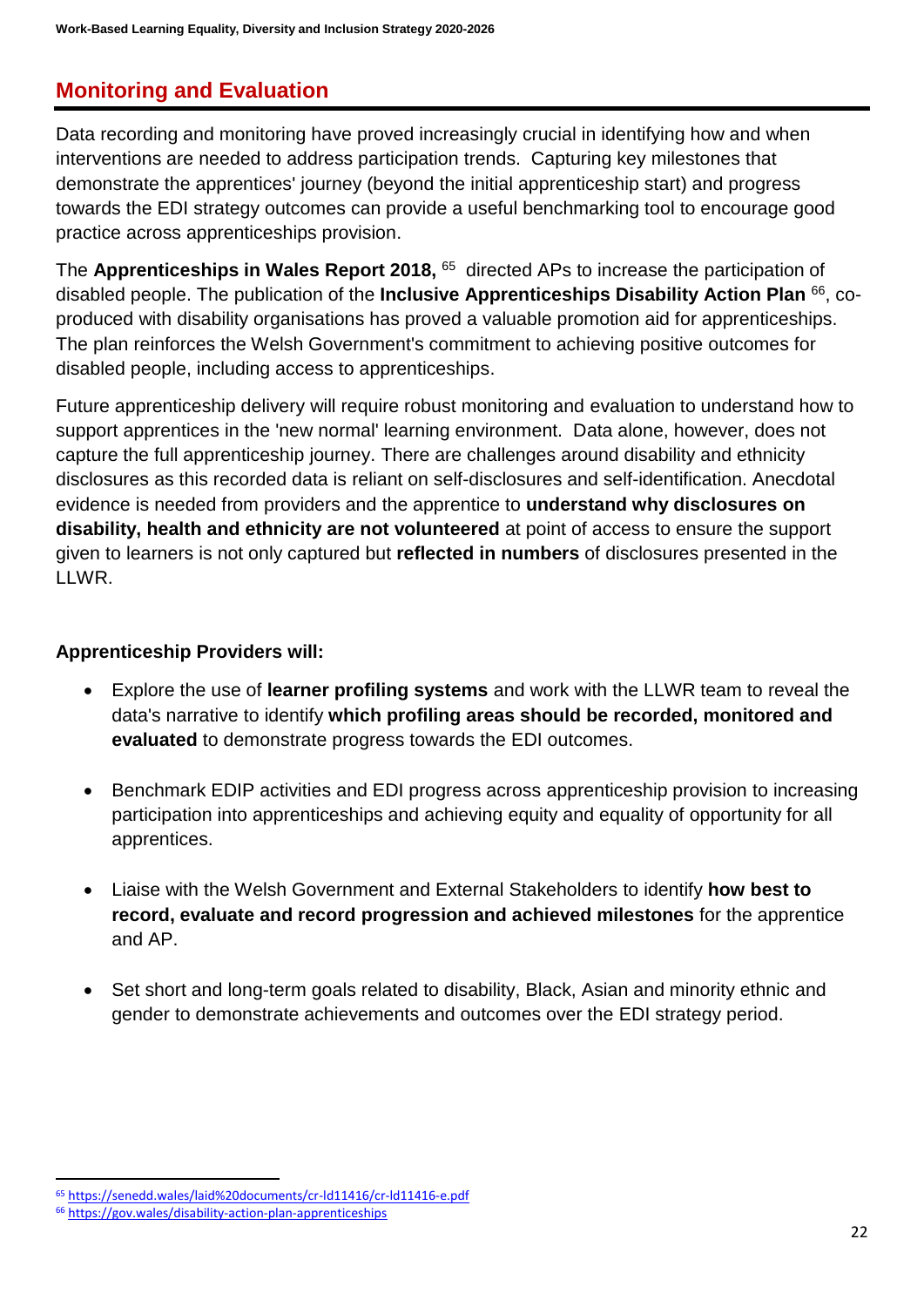## **Measuring Success**

Apprenticeships exist in a very different environment to the manifesto pledge of 2016 to create 100,000 new starts. Then, apprenticeships were considered the essential ingredient of economic success and a vital tool in building a stronger, fairer and more equal Wales'<sup>67</sup>. Whereas the investment in skills to secure our future economy was the main driver and rationale for apprenticeships, no one could foresee the impact Brexit and Covid-19 have had on the Welsh economy. It is challenging to future-proof this strategy, but the vision for achieving an inclusive apprenticeship programme must remain.

This strategy reflects what success may look like for apprentice providers, apprentices, external stakeholders, and the Welsh Government to achieve the vision of an equitable, diverse and inclusive apprenticeship programme. This EDI strategy aims to look beyond the numbers of starts and completions of frameworks to put forward other measures that contribute to apprentices' successful outcomes.

External stakeholders provide a gateway to attracting new cohorts who want to access apprentice programmes. They also have a role in celebrating and promoting apprentices' key milestones and supporting the approach for measuring success. Apprentices should have centre stage in demonstrating what they have achieved with timely and appropriate support to overcome challenges.

Demonstrating how approaches and actions have led to increased numbers and opportunities for the priority groups will be this EDIP's legacy.

#### **Apprenticeship Providers will:**

- Identify the essential components against which to measure the impact of the EDI strategy
- Capture the unique journey of diverse learners who take up apprenticeships and involve them in presenting and promoting what success looks like to them.
- Monitor and evaluate the EDIP activities' take-up to create a cohort of skilled equality and diversity practitioners who can respond effectively to diverse learners' needs.

<sup>67</sup> <https://gov.wales/apprenticeships-skills-policy-plan>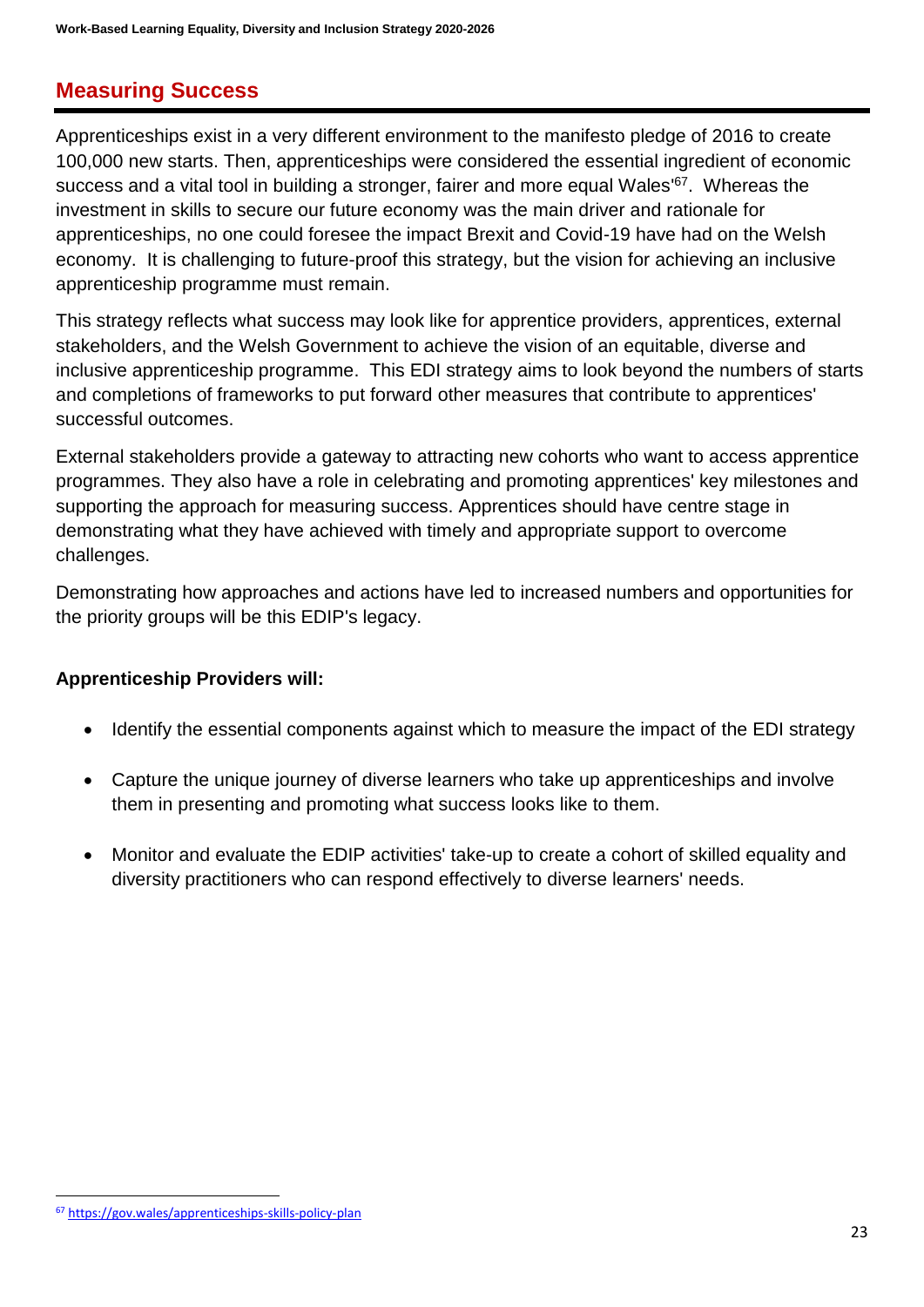This strategy offers a **Framework of Success for Apprenticeships** based on achieving the following outcomes

| <b>For Learners</b>                                                                                                                                               | <b>For Apprenticeship</b><br><b>Providers (APs)</b>                                                                                                                               | <b>For Welsh Government</b>                                                                                                                                                                                                                                                                 |  |  |
|-------------------------------------------------------------------------------------------------------------------------------------------------------------------|-----------------------------------------------------------------------------------------------------------------------------------------------------------------------------------|---------------------------------------------------------------------------------------------------------------------------------------------------------------------------------------------------------------------------------------------------------------------------------------------|--|--|
| <b>Demonstrating Learner Support</b>                                                                                                                              |                                                                                                                                                                                   |                                                                                                                                                                                                                                                                                             |  |  |
| Number of apprentices that<br>receive additional learning<br>support<br>Number of apprentices that<br>disclose health/disability<br>conditions or ethnicity       | Increased number of APs using<br>Access to Work                                                                                                                                   | Increased number of APs<br>accessing Additional Learning<br>Support funds                                                                                                                                                                                                                   |  |  |
|                                                                                                                                                                   | <b>Demonstrating Progression</b>                                                                                                                                                  |                                                                                                                                                                                                                                                                                             |  |  |
| Number of apprentices disabled                                                                                                                                    | Increased numbers of disabled                                                                                                                                                     | Providers achieve year on year                                                                                                                                                                                                                                                              |  |  |
| apprentices or apprentices from<br>Black, Asian and minority ethnic<br>backgrounds that complete their<br>framework                                               | people progressing from<br>traineeships to apprenticeships                                                                                                                        | increased participation of<br>disabled people, Black, Asian<br>and minority ethnic accessing<br>apprenticeships                                                                                                                                                                             |  |  |
| Number of disabled apprentices<br>or apprentices from Black, Asian<br>and minority ethnic backgrounds<br>that progress to higher-level<br>apprenticeships         | Increased number of providers<br>accessing training opportunities                                                                                                                 | Increased number of APs<br>accessing Have a Go<br>funding/training/delivering<br>events                                                                                                                                                                                                     |  |  |
| Number of disabled apprentices<br>or apprentices from Black, Asian<br>and minority ethnic backgrounds<br>that receive or nominated for an<br>Apprenticeship Award | Number of APs attaining Equality<br>and Diversity Marks or<br>Accreditations                                                                                                      | Increased number of<br>nominations Apprenticeship<br>Awards for disabled apprentices<br>and apprentices from BAME<br>backgrounds                                                                                                                                                            |  |  |
| Number of disabled apprentices<br>or apprentices from Black, Asian<br>and minority ethnic backgrounds<br>apprentices that sustain<br>employment                   | Number of APs achieved set<br>targets of increasing the number<br>of disabled and Black, Asian and<br>minority ethnic people into<br>Apprenticeships                              | Increased participation of<br>disabled learners in World Skills<br>Event                                                                                                                                                                                                                    |  |  |
| <b>Demonstrating Diversity</b>                                                                                                                                    |                                                                                                                                                                                   |                                                                                                                                                                                                                                                                                             |  |  |
| Number of disabled apprentices<br>or apprentices from Black, Asian<br>and minority ethnic backgrounds<br>that become apprenticeship<br>ambassadors                | Increased number of females<br>going into construction and<br>engineering<br>Increased number of males into<br>Healthcare and Public Sector and<br><b>Business Administration</b> | Increased retention of<br>apprenticeships starts from<br>disabled, Black, Asian and<br>minority ethnic people females<br>into construction and<br>engineering<br>Increased case studies<br>featuring disabled people,<br>Black, Asian and minority ethnic<br>individuals and gender balance |  |  |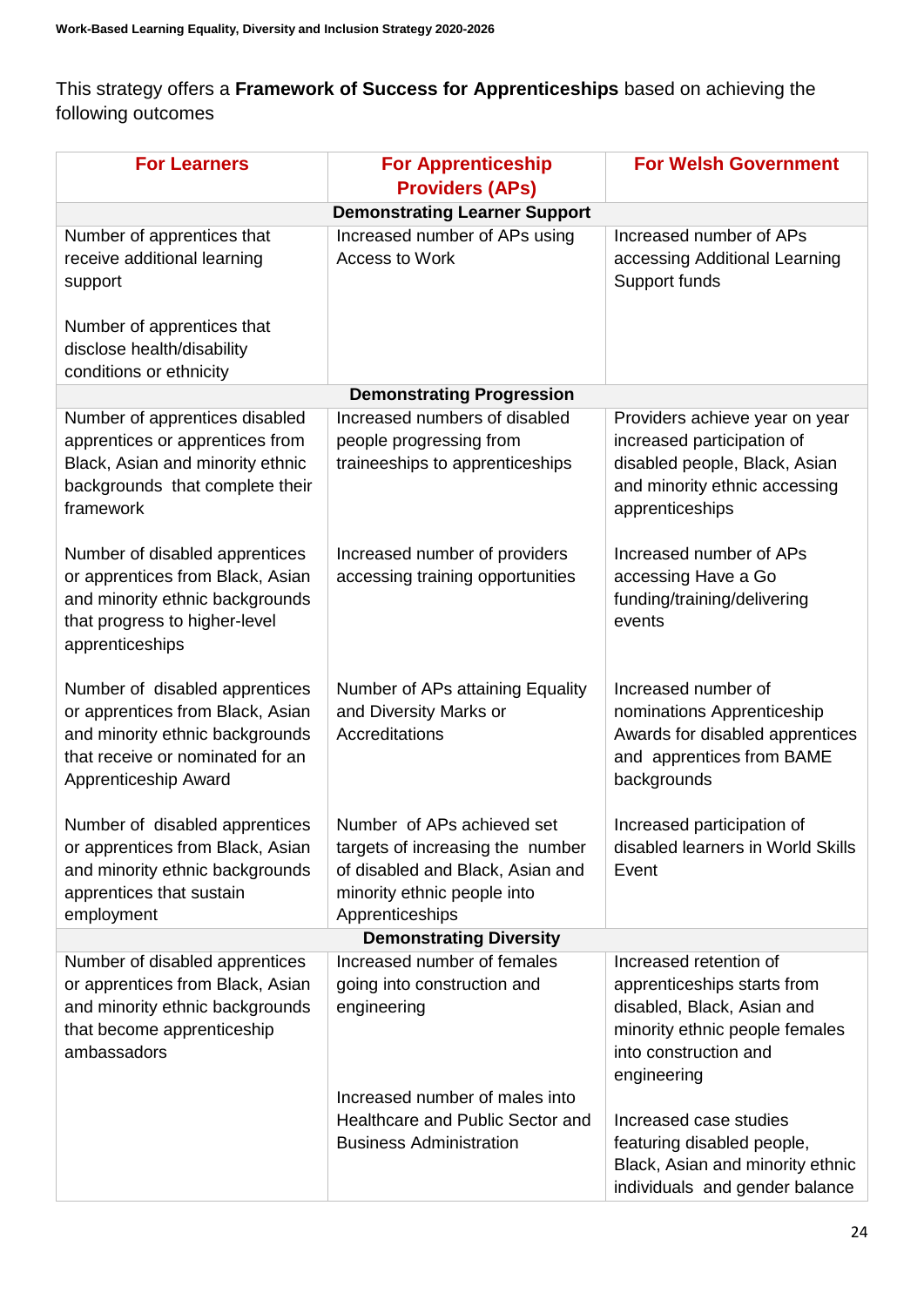## **Appendix D**

#### **WBL Equality Diversity and Inclusion Strategy Programme Summary**

## **First Year - 2020 to 2021**

| <b>Programme Activity Summary</b>                                | <b>Expertise and</b>         | <b>Timescales</b> |            |
|------------------------------------------------------------------|------------------------------|-------------------|------------|
|                                                                  | <b>Resources needed</b>      |                   |            |
|                                                                  |                              | From              | To         |
| Organise 3 online events to inform development of 3 specific 3   | <b>SEDL</b>                  | <b>Dec</b>        | <b>Dec</b> |
| yr engagement projects to demonstrate increased access and       | <b>External Stakeholders</b> | 2020              | 2021       |
| participation of disabled people, individuals from Black, Asian  | Apprenticeship               |                   |            |
| and minority ethnic backgrounds in to apprenticeships to         | <b>Providers Equality</b>    |                   |            |
| achieve gender balance across apprenticeships with activities    | Manager                      |                   |            |
| Produce 6 case studies per year featuring disabled, Black, Asian | NTfW Events and              | <b>Dec</b>        | <b>Dec</b> |
| and minority ethnic apprentices and of males and females in      | <b>Marketing Team</b>        | 2020              | 2021       |
| apprenticeship industries where they are underrepresented        | <b>Welsh Government</b>      |                   |            |
| Identify 4 female and male apprenticeship ambassadors per year   | NTfW Apprenticeships         | <b>Dec</b>        | <b>Dec</b> |
| from construction, engineering and Healthcare and Public Sector  | Development Team             | 2020              | 2021       |
| backgrounds to promote apprenticeships at career                 | Head of WBL Quality          |                   |            |
| development days and external stakeholder events                 | Have a Go equipment          |                   |            |
| Start quarterly online EDI meetings (March, June, September,     |                              | Mar               | <b>Dec</b> |
| December) per year for APs to share EDI practice and gain        | <b>Engagement Project</b>    | 2021              | 2021       |
| information on EDI matters                                       | budget                       |                   |            |
| Organise 4 engagement events per year to mark national           | <b>Training Event budget</b> | Mar               | <b>Dec</b> |
| awareness days such as Black History Month, International        |                              | 2021              | 2021       |
| Women's Day, International Day of Disabled People, World         |                              |                   |            |
| Mental Health Day, Gypsy Roma Traveller Month                    |                              |                   |            |
| Organise 2 webinars per year in conjunction with third sector    |                              | Mar               | <b>Dec</b> |
| organisations experienced in delivering online accessible        |                              | 2021              | 2021       |
| learning for disabled apprentices and those with English as a    |                              |                   |            |
| second language                                                  |                              |                   |            |
| Evaluate feedback from Black, Asian and minority ethnic online   |                              | Jul               | Sept       |
| event to inform Black, Asian and minority ethnic Engagement      |                              | 2021              | 2021       |
| Project to increase take up of apprenticeships                   |                              |                   |            |
| Undertake annual EDI reviews with all APS to measure impact of   |                              | <b>Jul 2021</b>   | Sept       |
| participation in the EDIP and produce annual review report       |                              |                   | 2021       |
| Implement 3 yr Disabled People Engagement Project                |                              | Jul               | Jul        |
|                                                                  |                              | 2021              | 2024       |
| Introduce Benchmarking against the apprenticeship providers'     |                              | Sep               | Jul        |
| participation in the EDIP activities                             |                              | 2021              | 2026       |
| Organise 1 Have a Go event per year in an ALN Centre to raise    |                              | Sept              | July       |
| awareness of apprenticeships to Yr 10 to Yr 13 pupils with       |                              | 2021              | 2026       |
| additional learning needs                                        |                              |                   |            |
| Undertake an annual EDI training needs analysis of               |                              | Sept              | <b>Dec</b> |
| apprenticeship providers to address areas of development         |                              | 2021              | 2021       |
| Organise Bi-annual EDI Training event for APs and apprenticeship |                              | Oct               | <b>Nov</b> |
| employers with third sector organisations to improve EDI         |                              | 2021              | 2021       |
| knowledge and share good practice across the sectors             |                              |                   |            |
| Produce Annual Review report on the impact of the EDIP           |                              | Sep               | <b>Dec</b> |
|                                                                  |                              | 2021              | 2021       |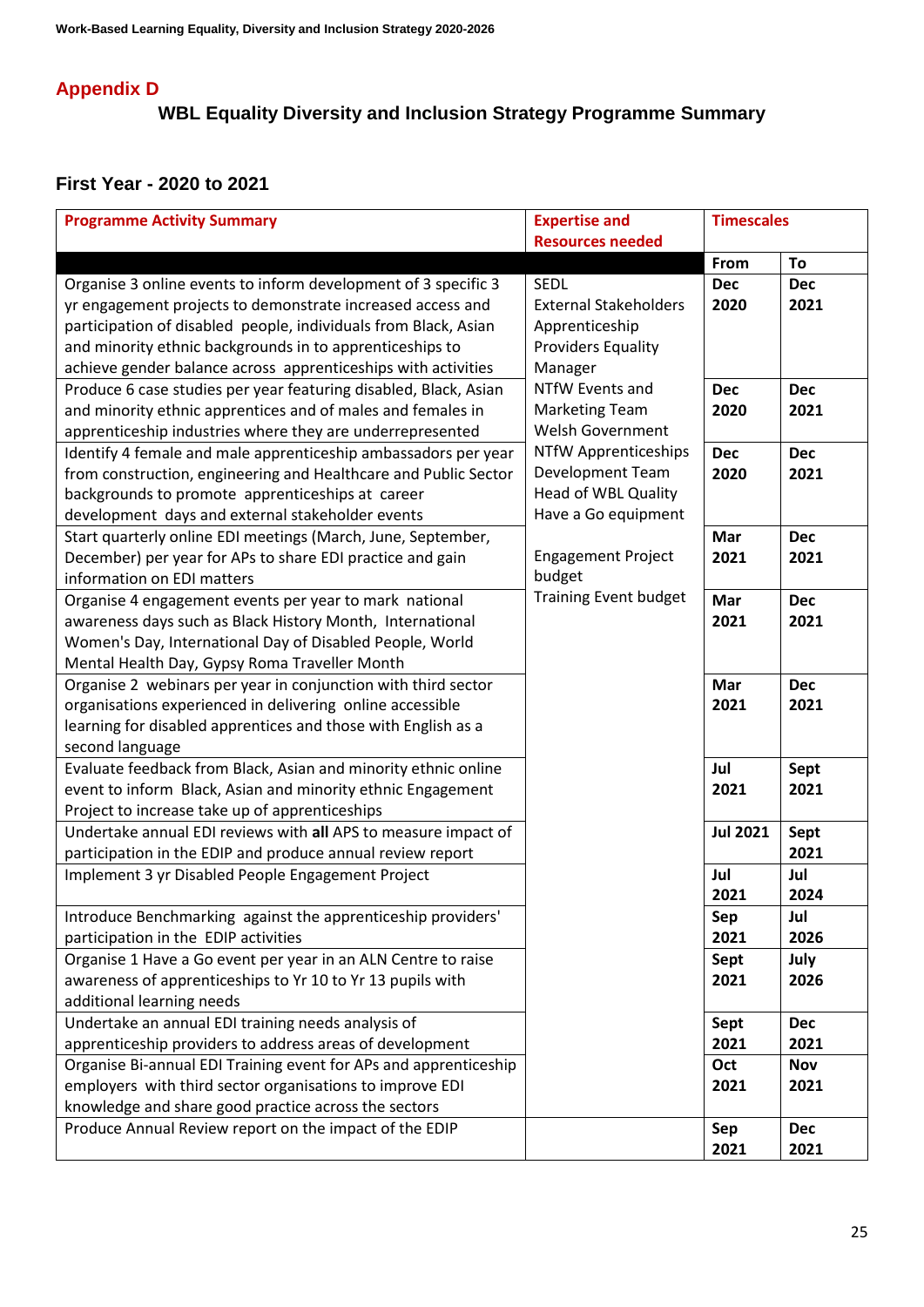#### **Second Year – 2021 to 2022**

| <b>Programme Activity Summary</b>                                       | <b>Expertise and</b>         | <b>Timescales</b> |            |
|-------------------------------------------------------------------------|------------------------------|-------------------|------------|
|                                                                         | <b>Resources needed</b>      |                   |            |
|                                                                         |                              | From              | To         |
| Produce 6 case studies per year featuring disabled, Black, Asian and    | <b>SEDL</b>                  | <b>Dec</b>        | <b>Dec</b> |
| minority ethnic apprentices and of males and females in                 | <b>External Stakeholders</b> | 2021              | 2022       |
| apprenticeship industries where they are underrepresented               | Apprenticeship               |                   |            |
| Identify 4 female and male apprenticeship ambassadors per year          | <b>Providers Equality</b>    | <b>Dec</b>        | <b>Dec</b> |
| from construction, engineering and Healthcare and Public Sector         | Manager                      | 2021              | 2022       |
| backgrounds to promote apprenticeships at career development            | NTfW Events and              |                   |            |
| days and external stakeholder events                                    | <b>Marketing Team</b>        |                   |            |
| Organise quarterly EDI monitoring and evaluation meetings to            | Welsh Government             | Sept              | Jul        |
| assess the impact of EDIP and identify where support or                 | NTfW Apprenticeships         | 2021              | 2022       |
| interventions are needed                                                | Development Team             |                   |            |
|                                                                         | <b>Head of WBL Quality</b>   |                   |            |
| Organise 4 engagement events to mark awareness days such as             | Have a Go equipment          | <b>Dec</b>        | Sept       |
| Black History Month, International Women's Day, International Day       |                              | 2021              | 2022       |
| of Disabled People, World Mental Health Day, Gypsy Roma Traveller       | <b>Engagement Project</b>    |                   |            |
| Month                                                                   | budget                       |                   |            |
|                                                                         |                              |                   |            |
| Organise 2 webinars per year in conjunction with third sector           |                              | <b>Dec</b>        | Sept       |
| organisations experienced in producing online accessible materials      |                              | 2021              | 2022       |
| for disabled learners and learners with English as a second language    |                              |                   |            |
| Undertake annual EDI reviews with all APS to measure the impact of      |                              | Jul               | Sept       |
| participation in the EDIP and produce annual review report              |                              | 2022              | 2022       |
|                                                                         |                              |                   |            |
| Implement a 3 yr Achieving Gender Balance (AGB) project with            |                              | Jul               | Jul        |
| outcomes to achieve gender balance across apprenticeships               |                              | 2022              | 2025       |
| Produce 1 <sup>st</sup> -year Disabled People Engagement Project Report |                              | Sept              | <b>Dec</b> |
|                                                                         |                              | 2021              | 2021       |
| Implement a 3 yr Black, Asian and minority ethnic Engagement            |                              | Oct               | Oct        |
| Project with outcomes to increase take-up of apprenticeships from       |                              | 2022              | 2025       |
| Black, Asian and minority ethnic individuals                            |                              |                   |            |
| Review annual EDI training needs analysis of apprenticeship             |                              | Jan               | <b>Dec</b> |
| providers to address areas of development at Bi-annual training         |                              | 2022              | 2022       |
| event                                                                   |                              |                   |            |
| Produce Annual report on the impact of the EDIP including               |                              | Sept              | <b>Dec</b> |
| benchmarking                                                            |                              | 2022              | 2022       |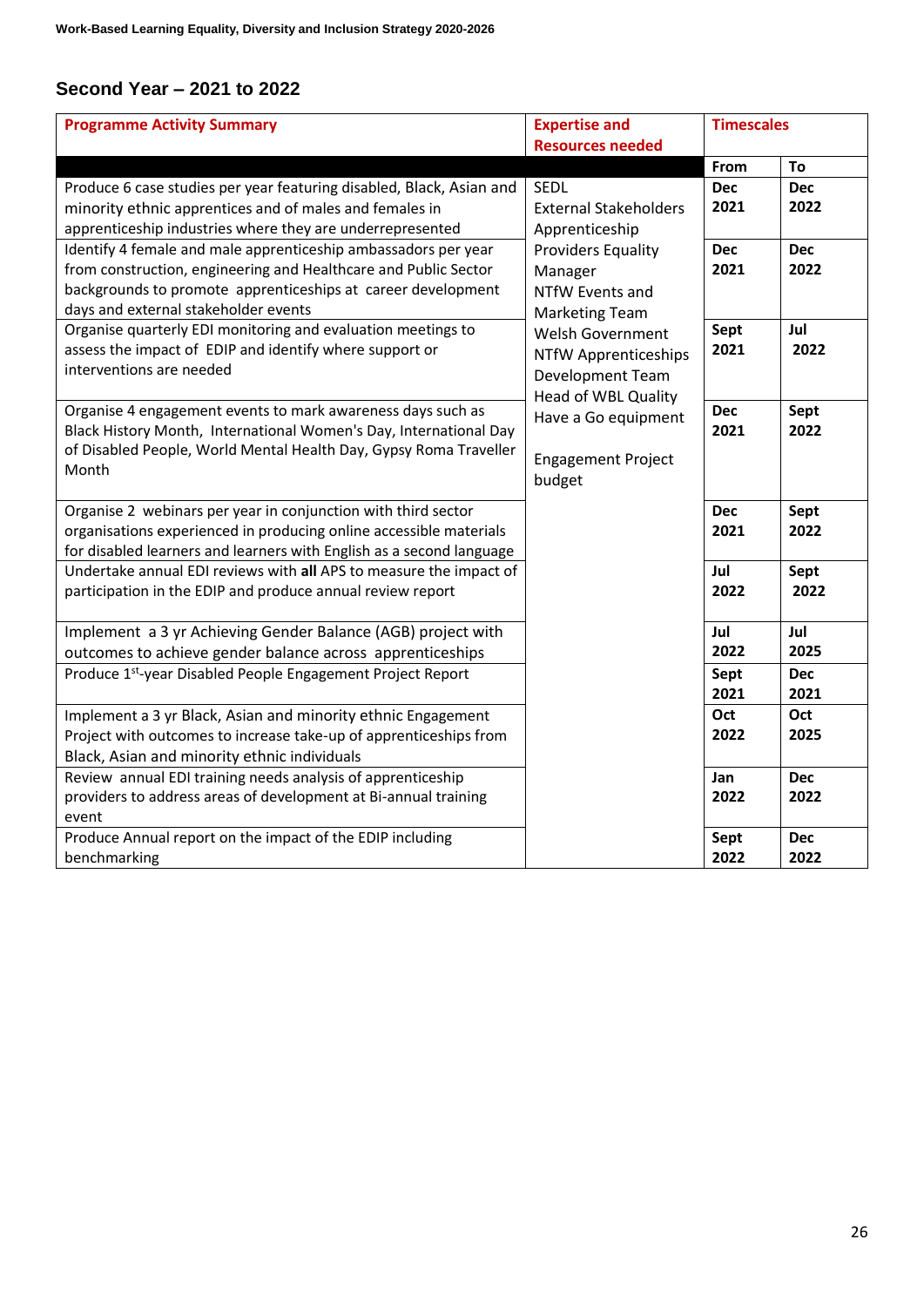#### **Third Year – 2022 to 2023**

| <b>Programme Activity Summary</b>                                                                                               | <b>Expertise and</b><br><b>Resources needed</b> | <b>Timescales</b>  |                    |
|---------------------------------------------------------------------------------------------------------------------------------|-------------------------------------------------|--------------------|--------------------|
|                                                                                                                                 |                                                 | From               | To                 |
| Produce 6 case studies per year featuring disabled, Black, Asian and<br>minority ethnic apprentices and of males and females in | SEDL<br><b>External Stakeholders</b>            | <b>Dec</b><br>2022 | <b>Dec</b><br>2023 |
| apprenticeship industries where they are underrepresented                                                                       | Apprenticeship                                  |                    |                    |
| Identify 4 female and male apprenticeship ambassadors per year                                                                  | <b>Providers Equality</b>                       | <b>Dec</b>         | <b>Dec</b>         |
| from construction, engineering and Healthcare and Public Sector                                                                 | Manager                                         | 2022               | 2023               |
| backgrounds to promote apprenticeships at career development                                                                    | NTfW Events and                                 |                    |                    |
| days and external stakeholder events                                                                                            | <b>Marketing Team</b>                           |                    |                    |
| Organise 2 webinars per year in conjunction with third sector                                                                   | <b>Welsh Government</b>                         | Mar                | <b>Dec</b>         |
| organisations experienced in producing online accessible materials                                                              | NTfW Apprenticeships                            | 2023               | 2023               |
| for disabled learners and learners with English as a second language                                                            | Development Team                                |                    |                    |
| Undertake annual EDI reviews with all APS to measure the impact of                                                              | NTfW Head of Quality                            | <b>Jul 2023</b>    | Sept               |
| participation in the EDIP and produce annual review report                                                                      | Have a Go equipment                             |                    | 2023               |
|                                                                                                                                 |                                                 |                    |                    |
| Organise quarterly EDI monitoring and evaluation meetings to<br>assess the impact of EDIP and identify where support or         | <b>Engagement Project</b>                       | Sept<br>2022       | Jul<br>2023        |
| interventions are needed                                                                                                        | budget                                          |                    |                    |
|                                                                                                                                 | <b>Training Event budget</b>                    |                    |                    |
| Produce Annual report of engagement events to mark awareness                                                                    |                                                 | Sept               | <b>Dec</b>         |
| days such as Black History Month, International Women's Day,                                                                    |                                                 | 2023               | 2023               |
| International Day of Disabled People, World Mental Health Day,                                                                  |                                                 |                    |                    |
| Gypsy Roma Traveller Month                                                                                                      |                                                 |                    |                    |
|                                                                                                                                 |                                                 |                    |                    |
| Implement a 3 yr Achieving Gender Balance (AGB) project with                                                                    |                                                 | Sept               | Sept               |
| outcomes to achieve gender balance across apprenticeships                                                                       |                                                 | 2022               | 2025               |
| Produce 2 <sup>nd</sup> -year Disabled People Engagement Project Report                                                         |                                                 | Sept               | <b>Dec</b>         |
|                                                                                                                                 |                                                 | 2022               | 2022               |
| Produce 1st yr Black, Asian and minority ethnic Engagement                                                                      |                                                 | Oct                | <b>Dec</b>         |
| Project Report                                                                                                                  |                                                 | 2022               | 2022               |
| Organise Bi-annual EDI Training event for APs and apprenticeship                                                                |                                                 | Oct                | Nov                |
| employers in conjunction with third sector organisations to                                                                     |                                                 | 2023               | 2023               |
| improve EDI knowledge and share good practice across the                                                                        |                                                 |                    |                    |
| sectors                                                                                                                         |                                                 |                    |                    |
| Produce 3rd-year Disabled People Engagement Project Report                                                                      |                                                 | Sept               | <b>Dec</b>         |
|                                                                                                                                 |                                                 | 2023               | 2023               |
| Produce 1 <sup>st</sup> -year AGB Project Report                                                                                |                                                 | Sept               | <b>Dec</b>         |
|                                                                                                                                 |                                                 | 2023               | 2023               |
| Introduce the participation target for Black, Asian and minority                                                                |                                                 | <b>Dec</b><br>2023 | Jul<br>2025        |
| ethnic Engagement Project                                                                                                       |                                                 |                    |                    |
| Produce Annual Review report on the impact of the EDIP                                                                          |                                                 | Sept               | <b>Dec</b>         |
|                                                                                                                                 |                                                 | 2023               | 2023               |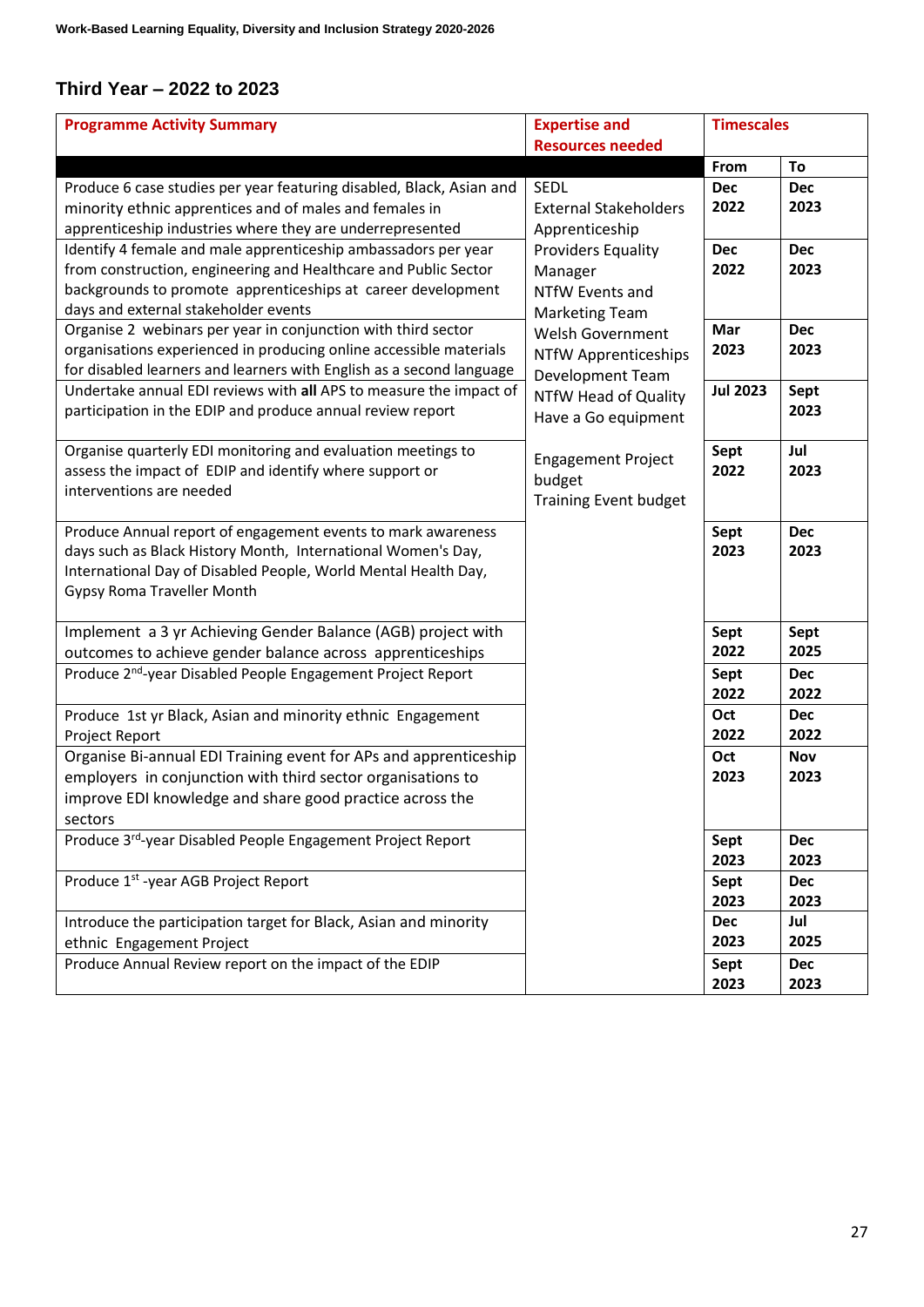### **Fourth Year – 2024 to 2025**

| <b>Programme Activity Summary</b>                                          | <b>Expertise and</b>         | <b>Timescales</b> |                  |
|----------------------------------------------------------------------------|------------------------------|-------------------|------------------|
|                                                                            | <b>Resources needed</b>      |                   |                  |
|                                                                            |                              | From              | To<br><b>Dec</b> |
| Produce 6 case studies per year featuring disabled, Black, Asian and       | <b>SEDL</b>                  | Jan               |                  |
| minority ethnic apprentices and of males and females in                    | <b>External Stakeholders</b> | 2024              | 2024             |
| apprenticeship industries where they are underrepresented                  | Apprenticeship               |                   |                  |
| Identify 4 female and male apprenticeship ambassadors per year             | <b>Providers Equality</b>    | Jan               | Jul              |
| from construction, engineering and Healthcare and Public Sector            | Manager                      | 2024              | 2024             |
| backgrounds to promote apprenticeships at career development               | NTfW Events and              |                   |                  |
| days and external stakeholder events                                       | <b>Marketing Team</b>        |                   |                  |
| Undertake annual EDI reviews with all APS to measure the impact of         | Welsh Government             | Jul               | Sept             |
| participation in the EDIP and produce annual review report                 | NTfW Apprenticeships         | 2024              | 2024             |
|                                                                            | Development Team             |                   |                  |
| Organise quarterly EDI monitoring and evaluation meetings to               | NTfW Head of Quality         | Sept              | Jul              |
| assess the impact of EDIP and identify where support or                    | Have a Go equipment          | 2024              | 2025             |
| interventions are needed                                                   |                              |                   |                  |
|                                                                            | <b>Engagement Project</b>    |                   |                  |
| Produce Annual report of engagement events to mark awareness               | budget                       | Sept              | <b>Dec</b>       |
| days such as Black History Month, International Women's Day,               | <b>Training Event budget</b> | 2024              | 2024             |
| International Day of Disabled People, World Mental Health Day,             |                              |                   |                  |
| Gypsy Roma Traveller Month                                                 |                              |                   |                  |
| Organise 2 webinars per year in conjunction with third sector              |                              | Mar               | <b>Dec</b>       |
| organisations experienced in producing online accessible materials         |                              | 2024              | 2024             |
| for disabled learners and learners with English as a second language       |                              |                   |                  |
| Produce 2 <sup>nd</sup> year BAME Engagement Project Report                |                              | Oct               | <b>Dec</b>       |
|                                                                            |                              | 2024              | 2024             |
| Produce 2 <sup>nd</sup> year Achieving Gender Balance (AGB) Project Report |                              | Sept              | <b>Dec</b>       |
|                                                                            |                              | 2024              | 2024             |
| Organise Bi-annual EDI Training event for APs and apprenticeship           |                              | Oct               | <b>Nov</b>       |
| employers in conjunction with third sector organisations to                |                              | 2025              | 2025             |
| improve EDI knowledge and share good practice across the                   |                              |                   |                  |
| sectors                                                                    |                              |                   |                  |
| Produce Annual Review report on the impact of the EDIP                     |                              | Sept              | <b>Dec</b>       |
|                                                                            |                              | 2025              | 2025             |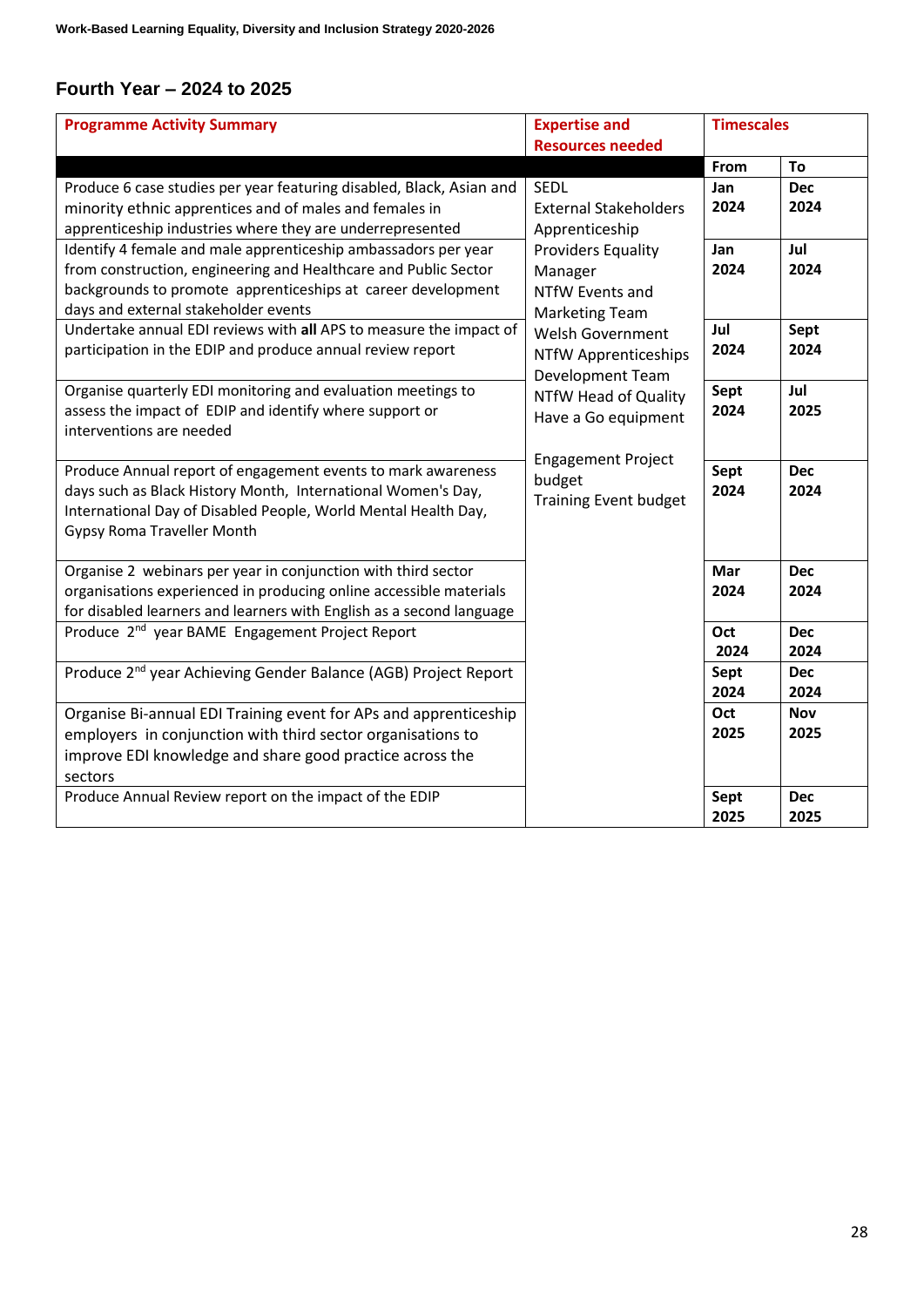#### **Fifth Year – 2025 to 2026**

| <b>Programme Activity Summary</b>                                    | <b>Expertise and</b>         | <b>Timescales</b> |            |
|----------------------------------------------------------------------|------------------------------|-------------------|------------|
|                                                                      | <b>Resources needed</b>      |                   |            |
|                                                                      |                              | From              | To         |
| Produce 6 case studies per year featuring disabled, Black, Asian and | <b>SEDL</b>                  | Jan               | <b>Dec</b> |
| minority ethnic apprentices and of males and females in              | <b>External Stakeholders</b> | 2025              | 2025       |
| apprenticeship industries where they are underrepresented            | Apprenticeship               |                   |            |
| Identify 4 female and male apprenticeship ambassadors per year       | <b>Providers Equality</b>    | Jan               | Jul        |
| from construction, engineering and Healthcare and Public Sector      | Manager                      | 2025              | 2025       |
| backgrounds to promote apprenticeships at career development         | NTfW Events and              |                   |            |
| days and external stakeholder events                                 | <b>Marketing Team</b>        |                   |            |
| Undertake annual EDI reviews with all APS to measure the impact of   | <b>Welsh Government</b>      | Jul               | Sept       |
| participation in the EDIP and produce annual review report           | NTfW Apprenticeships         | 2025              | 2025       |
|                                                                      | Development Team             |                   |            |
| Organise quarterly EDI monitoring and evaluation meetings to         | <b>Head of WBL Quality</b>   | Sept              | Jul        |
| assess the impact of EDIP and identify where support or              | Have a Go equipment          | 2025              | 2026       |
| interventions are needed                                             |                              |                   |            |
|                                                                      | <b>Engagement Project</b>    |                   |            |
| Organise 4 engagement events to mark awareness days such as          | budget                       | Sept              | Jul        |
| Black History Month, International Women's Day, International Day    |                              | 2025              | 2026       |
| of Disabled People, World Mental Health Day, Gypsy Roma Traveller    |                              |                   |            |
| Month                                                                |                              |                   |            |
|                                                                      |                              |                   |            |
| Organise 2 webinars per year in conjunction with third sector        |                              | Mar               | <b>Dec</b> |
| organisations experienced in producing online accessible materials   |                              | 2025              | 2025       |
| for disabled learners and learners with English as a second language |                              |                   |            |
| Produce 3rd year Black, Asian and minority ethnic Engagement         |                              | Oct               | <b>Dec</b> |
| Project Report                                                       |                              | 2025              | 2025       |
| Produce 3rd year Achieving Gender Balance (AGB) Project Report       |                              | Sept              | <b>Dec</b> |
|                                                                      |                              | 2025              | 2025       |
| Organise 1 Roundtable discussion event with all apprenticeship       |                              | Oct               | <b>Dec</b> |
| stakeholders to evaluate participation discuss Framework of          |                              | 2025              | 2025       |
| <b>Success</b>                                                       |                              |                   |            |
| Produce a Framework of Success                                       |                              | <b>Jan 2026</b>   | Mar        |
|                                                                      |                              |                   | 2026       |
| Produce Annual Final Evaluation Report on the impact of the five     |                              | Mar               | Jul        |
| year EDIP                                                            |                              | 2026              | 2026       |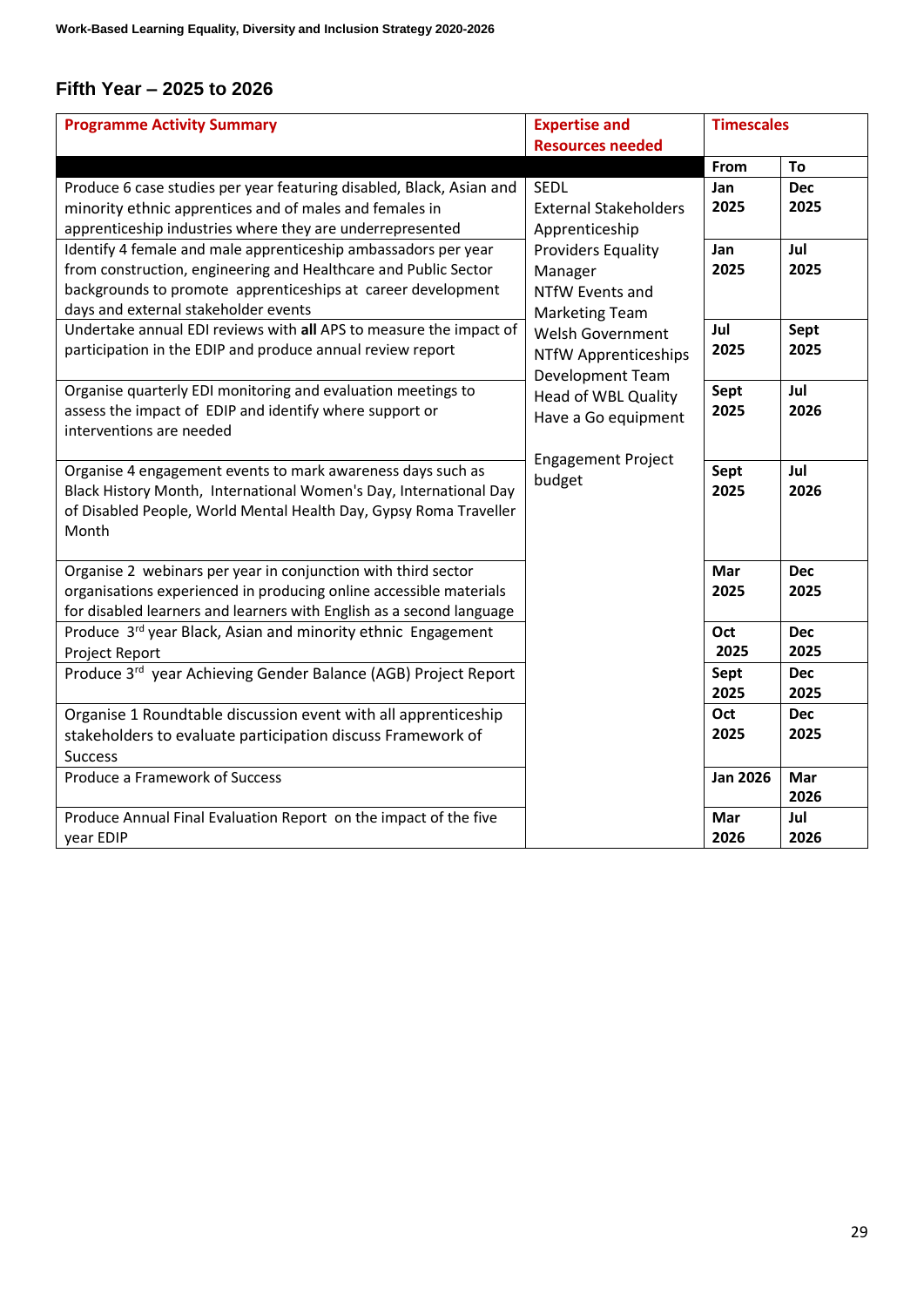## **Appendix B**

## **Strategic Context**

| <b>Improving Access to Apprenticeships</b>                                      |                                                                                                                                                                                                                                                                                             |  |
|---------------------------------------------------------------------------------|---------------------------------------------------------------------------------------------------------------------------------------------------------------------------------------------------------------------------------------------------------------------------------------------|--|
| <b>Strategy</b>                                                                 | <b>Key Aims</b>                                                                                                                                                                                                                                                                             |  |
| <b>Employability Plan</b><br>2018                                               | Increase the number of employers who place<br>emphasis on creating workplaces which are<br>inclusive and supportive environments for disabled<br>people and those with long-term health conditions                                                                                          |  |
| <b>Enabling Gypsy Roma Travellers Plan</b><br>2018                              | Promote awareness of apprenticeship<br>opportunities with Gypsies Roma and Travellers to<br>enable increased employment and learning<br>opportunities.                                                                                                                                      |  |
| <b>Equality and Human Rights Commission Is</b><br><b>Wales Fair Report 2018</b> | Apprenticeship providers, employers should -<br>take action to address barriers to<br>participation<br>set and meet targets for improved<br>$\bullet$<br>participation and to use positive action<br>provisions.<br>be held to account by WG through<br>procurement and funding mechanisms. |  |
| <b>Inclusive Apprenticeships: Disability Action</b><br>Plan<br>2018             | Apprenticeship providers should -<br>break down pre-conceptions that employers<br>may have around taking on a disabled<br>apprentice.<br>adopt the Social Model of Disability                                                                                                               |  |
| <b>Asylum Seekers and Refugees Plan</b><br>2019                                 | Promote awareness of apprenticeship<br>opportunities with refugees to enable increased<br>employment and learning opportunities                                                                                                                                                             |  |
| <b>Framework for Independent Living</b><br>2019                                 | Raise awareness of apprenticeship provision<br>amongst individuals, parents and carers using real<br>life case studies to ensure that disabled people feel<br>that the Apprenticeship programme is a viable<br>route for them.                                                              |  |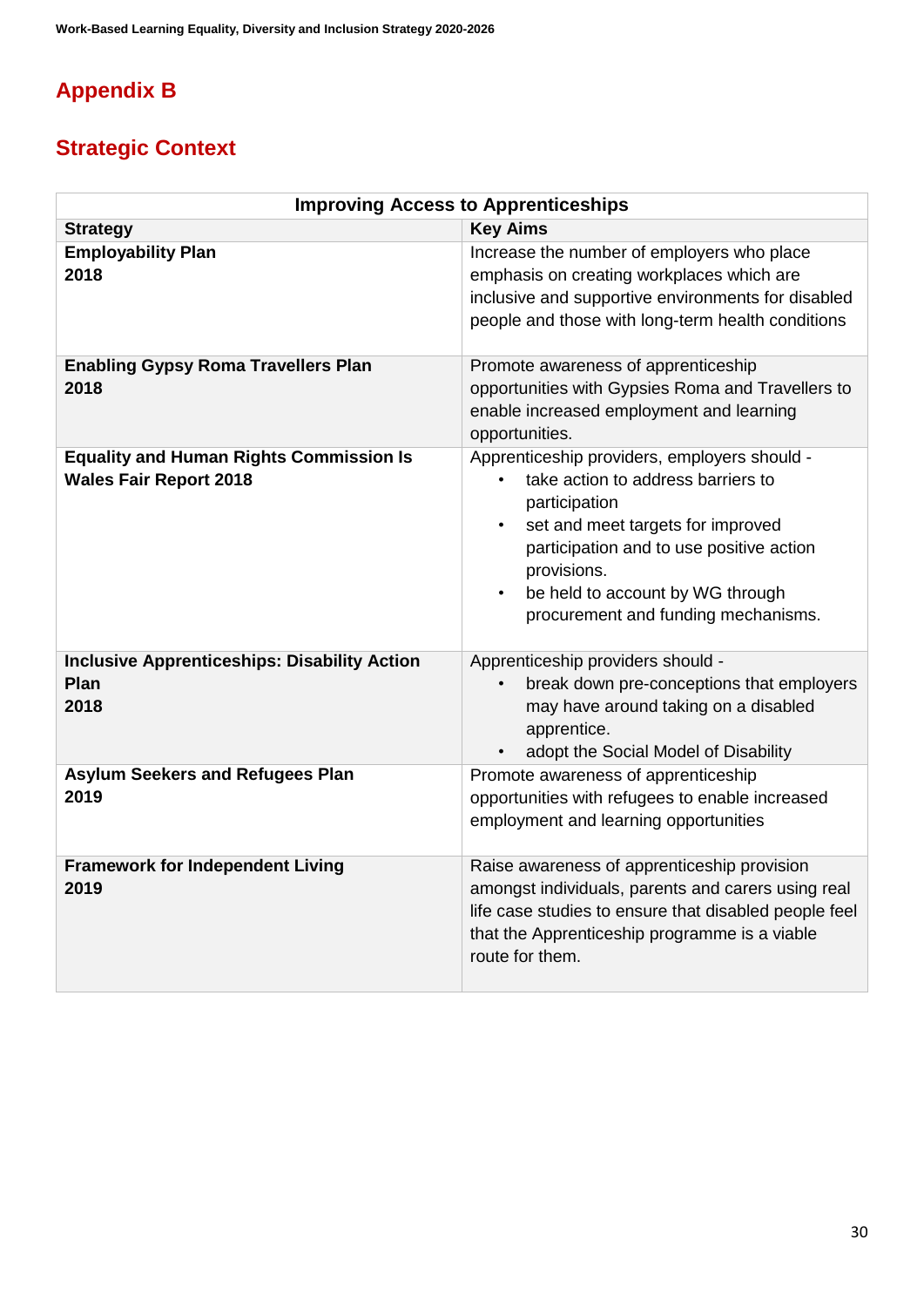## **Appendix C**

## **Legislative Context**

| <b>Improving Equity and Equality of Opportunity</b>                                                                           |                                                                                                                                                                                                                                                     |  |
|-------------------------------------------------------------------------------------------------------------------------------|-----------------------------------------------------------------------------------------------------------------------------------------------------------------------------------------------------------------------------------------------------|--|
| Legislation                                                                                                                   | <b>Details</b>                                                                                                                                                                                                                                      |  |
| Equality Act 2010 <sup>68</sup>                                                                                               | This is a legal framework to protect the rights of<br>individuals and advance equality of opportunity for all.<br>It provides discrimination law which protects<br>individuals from unfair treatment and promotes a fair<br>and more equal society. |  |
| <b>Wellbeing of Future Generations (Wales) Act</b><br>$-2015^{69}$                                                            | The Wellbeing Goal of 'A More Equal Wales' is a<br>society that enables people to fulfil their potential no<br>matter what their background or circumstances<br>(including their socio-economic background and<br>circumstances).                   |  |
| Gender Pay Gap (GPG) Duty 70<br><b>Effective from 2017</b>                                                                    | Employers with 250 or more employees must publish<br>and report specific figures about their gender pay<br>gaps.                                                                                                                                    |  |
| <b>Additional Learning Needs and Education</b><br>Tribunal (Wales) Bill <sup>71</sup><br><b>Effective from September 2020</b> | Replaces the current Special Educational Needs<br>(SEN) framework with a reformed system based on<br><b>Additional Learning Needs (ALN)</b>                                                                                                         |  |
| Socio-Economic Duty <sup>72</sup><br><b>Effective from 2021</b>                                                               | To deliver better outcomes for those who experience<br>socio-economic disadvantage.                                                                                                                                                                 |  |
| Curriculum for Wales 202273<br><b>Implementation from September 2022</b>                                                      | All schools are required to design their curriculum,<br>including the supporting assessment arrangements,<br>ready for its adoption by 2022. Teachers requested to<br>raise awareness of apprenticeships.                                           |  |

<sup>68</sup> <https://www.equalityhumanrights.com/en/equality-act/equality-act-2010>

<sup>69</sup> <https://www.futuregenerations.wales/about-us/future-generations-act/>

<sup>70</sup> <https://www.gov.uk/guidance/gender-pay-gap-reporting-overview>

<sup>71</sup> <https://gov.wales/additional-learning-needs-and-education-tribunal-wales-act>

<sup>72</sup> <https://gov.wales/socio-economic-duty-overview>

<sup>73</sup> <https://gov.wales/curriculum-for-wales>